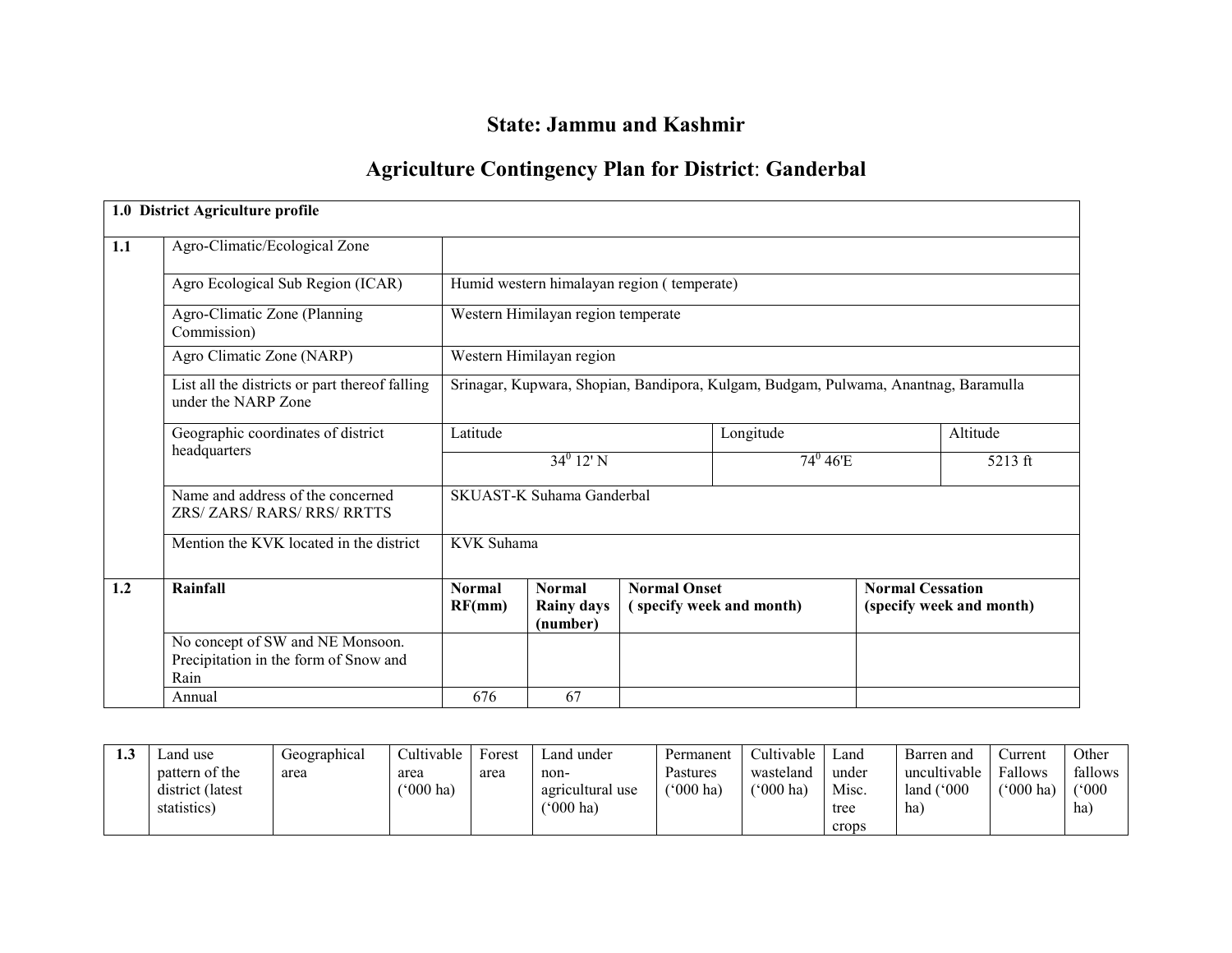|                |        |        |       |       |       |       | and<br>groves<br>(°000)<br>ha) |       |       |       |
|----------------|--------|--------|-------|-------|-------|-------|--------------------------------|-------|-------|-------|
| Area ('000 ha) | 39.304 | 18.121 | 0.988 | 5.758 | 1.674 | 1.162 | 0.776                          | 3.734 | 7.357 | 3.746 |

| 1.4 | <b>Major Soils</b>    | Area ('000 ha) | Percent (%) of total |
|-----|-----------------------|----------------|----------------------|
|     | Forest and hill soils | 24             | 58                   |
|     | Clay loam             | 92.86          | 85                   |
|     | Sandy loam            | 68.4           | 4                    |

| 1.5 | <b>Agricultural land use</b> | Area $('000 ha)$ | $\blacksquare$ Cropping intensity $\%$ |  |
|-----|------------------------------|------------------|----------------------------------------|--|
|     | Net sown area                | 14.109           |                                        |  |
|     | Area sown more than once     | 4.012            | 128                                    |  |
|     | Gross cropped area           | 18.121           |                                        |  |

| 1.6 | Irrigation                     | Area ('000 ha) |                |                           |
|-----|--------------------------------|----------------|----------------|---------------------------|
|     | Net irrigated area             | 10.672         |                |                           |
|     | Gross irrigated area           | 13.877         |                |                           |
|     | Rainfed area                   | 4.012          |                |                           |
|     | <b>Sources of Irrigation</b>   | Number         | Area ('000 ha) | % of total irrigated area |
|     | Canals/Small Canals            | 221            |                |                           |
|     | Tanks                          |                |                |                           |
|     | Open wells                     |                |                |                           |
|     | Bore wells                     |                |                |                           |
|     | Lift irrigation schemes        |                |                |                           |
|     | Micro-irrigation               |                |                |                           |
|     | Other sources (please specify) |                |                |                           |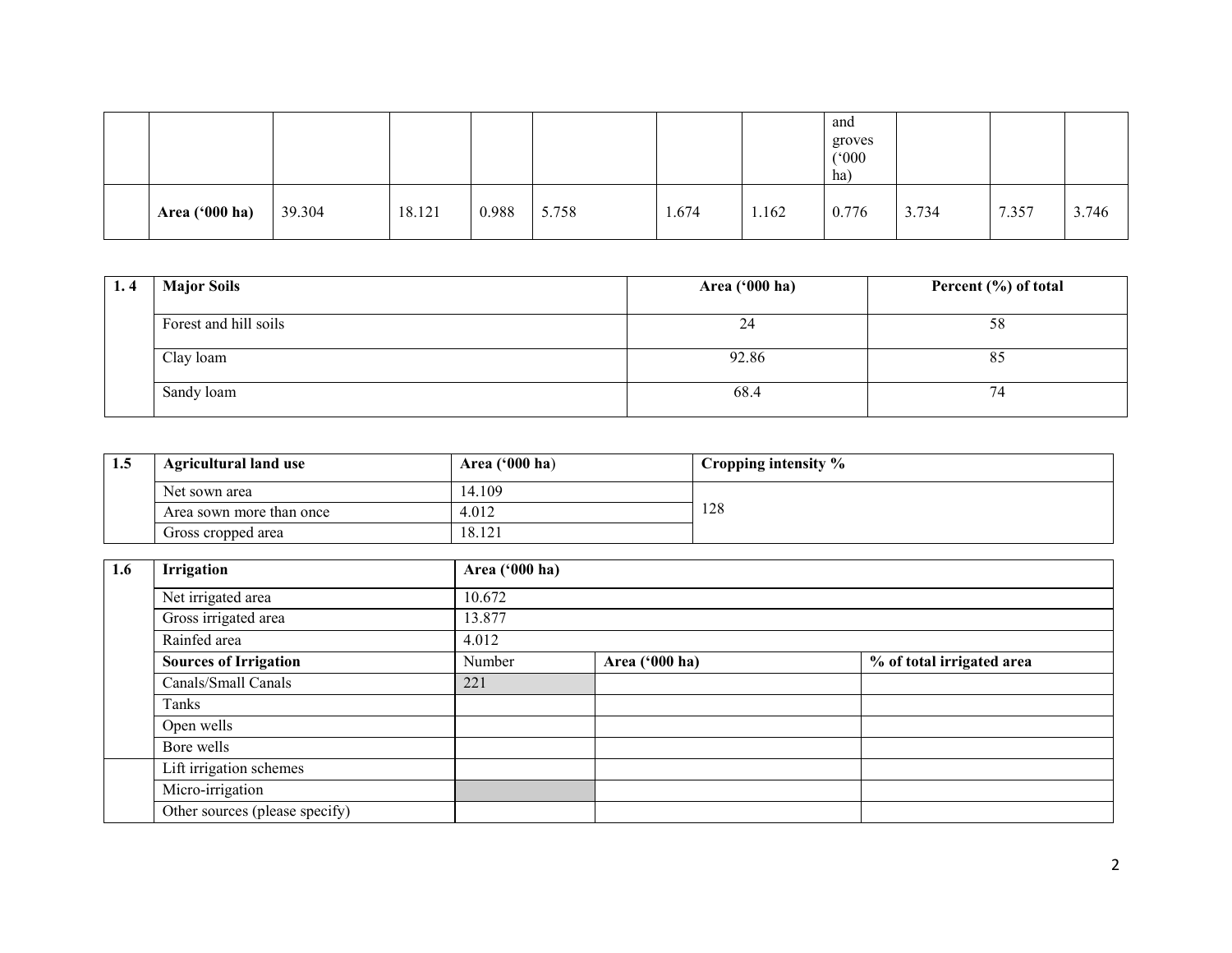| Total Irrigated Area                                                                                              |                                  |             | $100\%$                                                                                           |
|-------------------------------------------------------------------------------------------------------------------|----------------------------------|-------------|---------------------------------------------------------------------------------------------------|
| Pump sets                                                                                                         |                                  |             |                                                                                                   |
| No. of Tractors                                                                                                   |                                  |             |                                                                                                   |
| Groundwater availability and use* (Data<br>source: State/Central Ground water<br><b>Department</b> <i>(Board)</i> | No. of blocks/<br><b>Tehsils</b> | $(\%)$ area | Quality of water (specify the<br>problem such as high levels of<br>arsenic, fluoride, saline etc) |
| Over exploited                                                                                                    | 4                                | 54.59       |                                                                                                   |
| Critical                                                                                                          |                                  |             |                                                                                                   |
| Semi-critical                                                                                                     |                                  |             |                                                                                                   |
| Safe                                                                                                              |                                  |             |                                                                                                   |
| Wastewater availability and use                                                                                   |                                  |             |                                                                                                   |
| Ground water quality                                                                                              |                                  |             |                                                                                                   |
| *over-exploited: groundwater utilization > 100%; critical: $90-100\%$ ; semi-critical: 70-90%; safe: <70%         |                                  |             |                                                                                                   |

#### 1.7 Area under major field crops & horticulture ( year 2008-2009)

| 1.7a             | Major field crops<br>cultivated |                          |                          |                          | Area ('000 ha)   |                          |                          |                              |                          |
|------------------|---------------------------------|--------------------------|--------------------------|--------------------------|------------------|--------------------------|--------------------------|------------------------------|--------------------------|
|                  |                                 | <b>Kharif</b>            |                          | Rabi                     |                  |                          | <b>Summer</b>            | Grand                        |                          |
|                  |                                 | <b>Irrigated</b>         | Rainfed                  | <b>Total</b>             | <b>Irrigated</b> | Rainfed                  | <b>Total</b>             |                              | total                    |
|                  | <b>Rice</b>                     | 8.079                    | Ξ.                       | $\sim$                   | $\blacksquare$   | $\blacksquare$           | $\overline{\phantom{a}}$ | $\blacksquare$               | $\overline{\phantom{a}}$ |
|                  | <b>Maize</b>                    | $\overline{\phantom{a}}$ | 3.585                    | $\blacksquare$           | $\sim$           | $\sim$                   | $\sim$                   | $\overline{\phantom{a}}$     | $\blacksquare$           |
|                  | Wheat                           | $\blacksquare$           | ۰                        | $\overline{\phantom{0}}$ | $\blacksquare$   | $\sim$                   | $\overline{\phantom{0}}$ | $\overline{\phantom{a}}$     |                          |
|                  | Blackgram, Beans,<br>Peas etc   | $\overline{\phantom{a}}$ | 0.231                    | $\blacksquare$           | -                | $\sim$                   | $\blacksquare$           | $\sim$                       | $\overline{\phantom{0}}$ |
|                  | Fodder (Oats)                   | 0.544                    | $\overline{\phantom{0}}$ | $\blacksquare$           | $\sim$           | $\blacksquare$           | $\blacksquare$           | $\blacksquare$               | $\blacksquare$           |
|                  | <b>Oilseeds</b>                 | $\overline{\phantom{a}}$ | -                        | $\overline{\phantom{a}}$ | $\blacksquare$   | 1.630                    | $\overline{\phantom{a}}$ | $\sim$                       | $\overline{\phantom{0}}$ |
|                  | <b>Millets</b>                  | $\blacksquare$           | 0.059                    | $\overline{\phantom{a}}$ | $\sim$           | $\overline{\phantom{a}}$ | $\overline{\phantom{0}}$ | $\qquad \qquad \blacksquare$ | $\overline{\phantom{0}}$ |
| 1.7 <sub>b</sub> | Horticulture crops -            |                          |                          |                          |                  |                          |                          |                              |                          |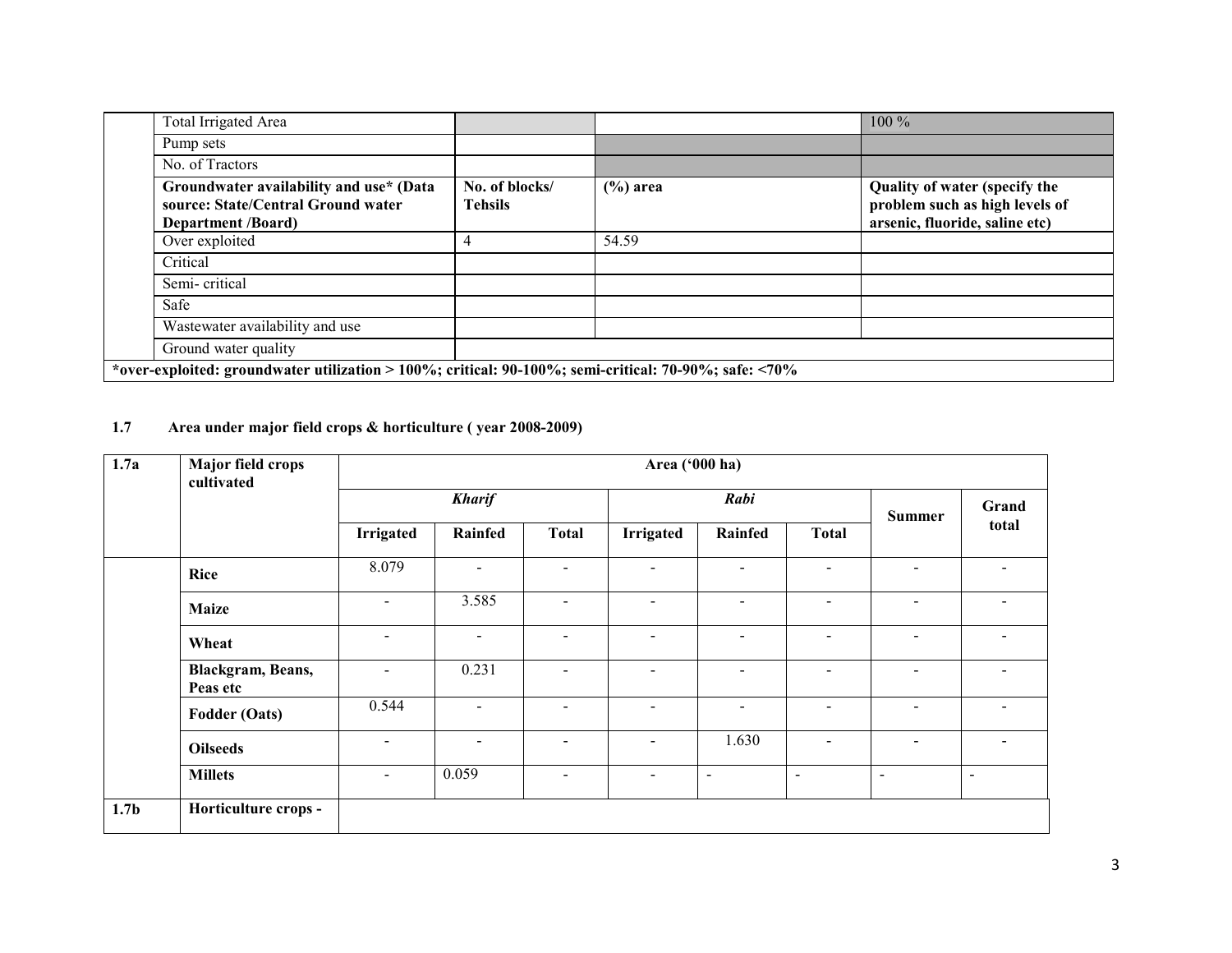| <b>Fruits</b> | <b>Total</b> | <b>Irrigated</b>         | Rainfed ('000 ha)        |
|---------------|--------------|--------------------------|--------------------------|
| Apple         | 3.866        | $\overline{\phantom{a}}$ |                          |
| <b>Cherry</b> | 0.480        |                          |                          |
| Pear          | 0.218        | $\overline{\phantom{a}}$ | $\overline{\phantom{0}}$ |
| Plum          | 0.110        | $\overline{\phantom{0}}$ | $\overline{\phantom{a}}$ |
| Apricot       | 0.071        | $\overline{\phantom{a}}$ |                          |
| walnut        | 3.626        | $\blacksquare$           | $\overline{\phantom{a}}$ |
| Almond        | 0.065,       | $\blacksquare$           | $\blacksquare$           |

| 1.7c             | Horticulture crops -                          | Total area ('000 ha)     | Irrigated area ('000 ha) | Rainfed area ('000 ha) |
|------------------|-----------------------------------------------|--------------------------|--------------------------|------------------------|
|                  | <b>Vegetables</b>                             |                          |                          |                        |
|                  | Tomato                                        |                          | $80\%$                   | 20%                    |
|                  | <b>Brinjal</b>                                |                          | $\overline{\phantom{0}}$ |                        |
|                  | Cauliflower                                   |                          | $\overline{\phantom{0}}$ |                        |
|                  | Cabbage                                       |                          | $\overline{\phantom{0}}$ |                        |
|                  | Onion                                         | $\overline{\phantom{a}}$ | $\overline{\phantom{0}}$ |                        |
|                  | Radish,carrot,turnip<br>and Saag              |                          |                          |                        |
| 1.7 <sub>d</sub> | <b>Medicinal and</b><br><b>Aromatic crops</b> | Total area ('000 ha)     | Irrigated area ('000 ha) | Rainfed area ('000 ha) |
|                  | Medicinal and<br>Aromatic crops               | NA                       |                          |                        |
| 1.7e             | <b>Plantation crops</b>                       | Total area ('000 ha)     | Irrigated area ('000 ha) | Rainfed area ('000 ha) |
|                  |                                               | NA                       |                          |                        |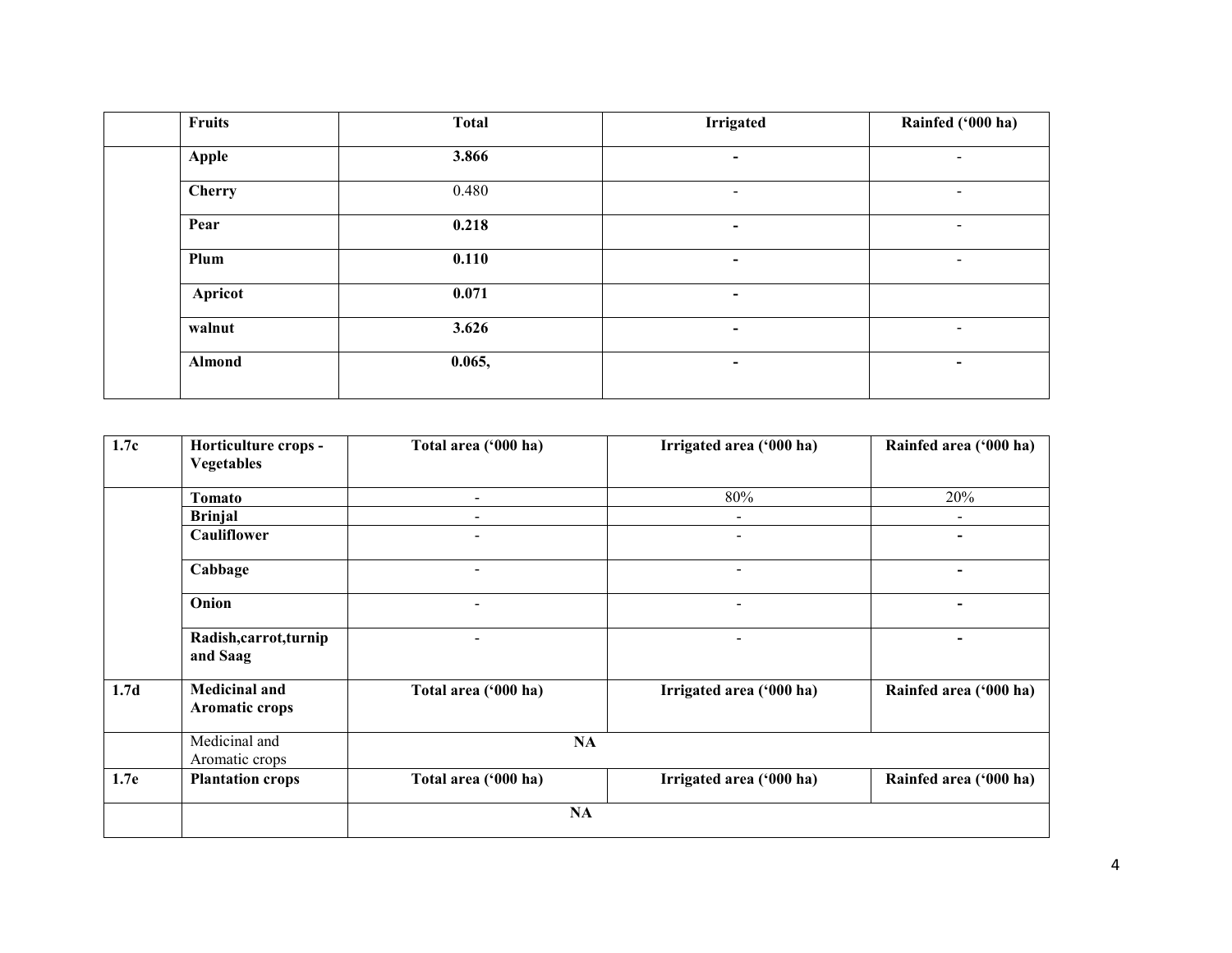| 1.7f             | <b>Fodder crops</b>         | Total area ('000 ha)     | Irrigated area ('000 ha) | Rainfed area ('000 ha)   |
|------------------|-----------------------------|--------------------------|--------------------------|--------------------------|
| 1.7 <sub>g</sub> | <b>Grazing/Pasture land</b> | $\overline{\phantom{0}}$ |                          |                          |
| 1.7 <sub>h</sub> | Sericulture etc             | $\overline{\phantom{0}}$ | $\overline{\phantom{a}}$ | $\overline{\phantom{0}}$ |
| 1.7i             | Others (specify)            |                          |                          |                          |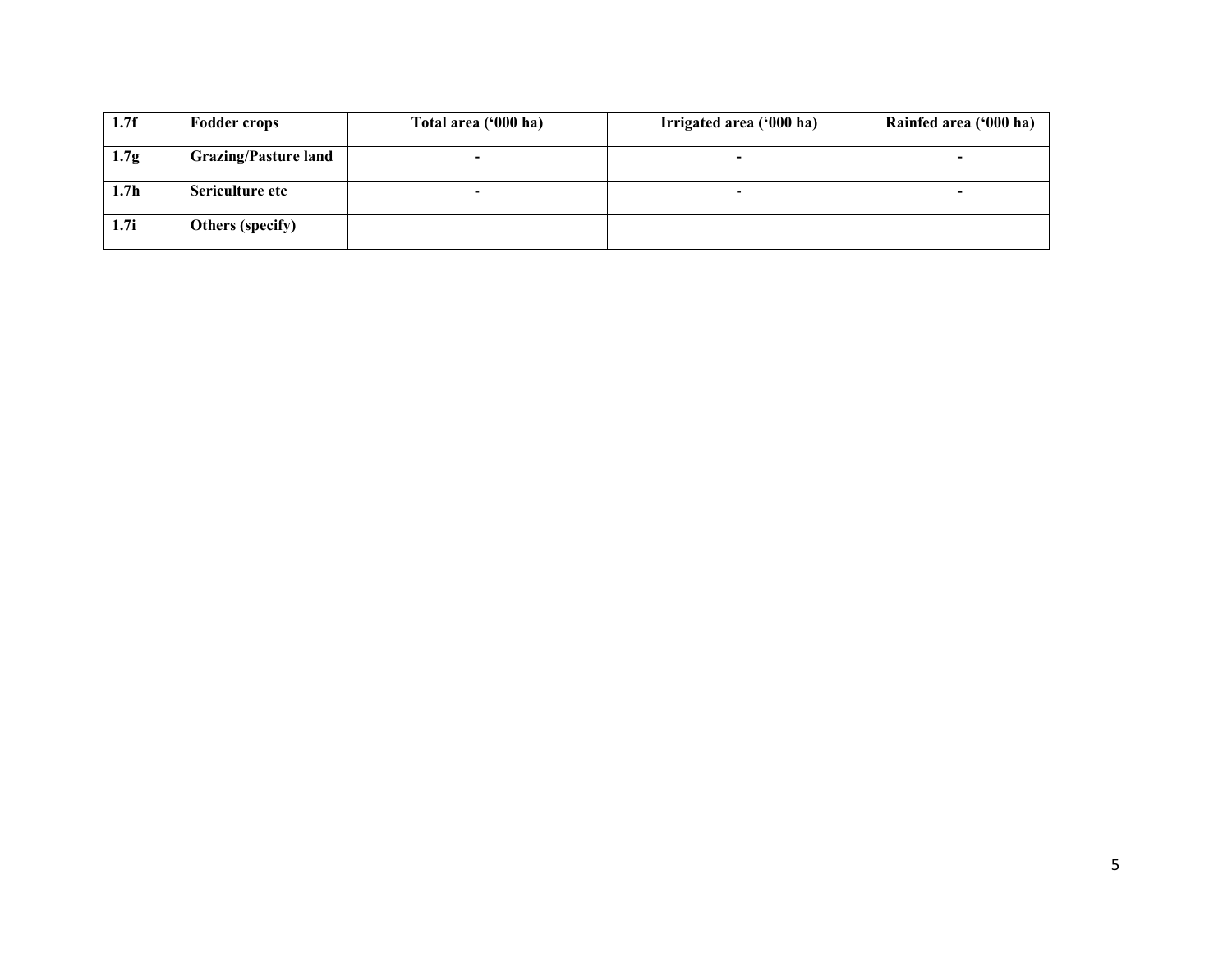| 1.8  | Livestock (in number)                                                 |  |                                  | <b>Male ('000)</b>     |                    | Female ('000)                            |        |                                                        | <b>Total ('000)</b>                            |  |
|------|-----------------------------------------------------------------------|--|----------------------------------|------------------------|--------------------|------------------------------------------|--------|--------------------------------------------------------|------------------------------------------------|--|
|      | Non descriptive Cattle (local low yielding)                           |  |                                  | 67.589                 |                    |                                          |        |                                                        | 175.952                                        |  |
|      | Crossbred cattle (Crossbred + Local)                                  |  |                                  |                        |                    |                                          |        |                                                        | 171.240                                        |  |
|      | Non descriptive Buffaloes (local low yielding)                        |  |                                  |                        |                    |                                          |        |                                                        |                                                |  |
|      | <b>Graded Buffaloes</b>                                               |  |                                  |                        |                    |                                          |        |                                                        | 2.145                                          |  |
|      | Goat                                                                  |  |                                  |                        |                    |                                          |        |                                                        | 15.247                                         |  |
|      | Sheep                                                                 |  |                                  |                        |                    |                                          |        |                                                        | 0.250                                          |  |
|      | Others (Camel, Yak etc.)                                              |  |                                  |                        |                    |                                          |        |                                                        | 158.0                                          |  |
|      | Commercial dairy farms (Number)                                       |  |                                  |                        |                    |                                          |        |                                                        |                                                |  |
| 1.9  | Poultry                                                               |  |                                  | No. of farms           |                    |                                          |        | Total No. of birds ('000)                              |                                                |  |
|      | Commercial                                                            |  |                                  |                        |                    |                                          |        |                                                        |                                                |  |
|      | Backyard (Local)                                                      |  |                                  | $\blacksquare$         |                    |                                          | 20.000 |                                                        |                                                |  |
| 1.10 | <b>Fisheries (Data source: Chief Planning Officer of district)</b>    |  |                                  |                        | NA                 |                                          |        |                                                        |                                                |  |
|      |                                                                       |  |                                  |                        |                    |                                          |        |                                                        |                                                |  |
|      | A. Capture                                                            |  |                                  |                        |                    |                                          |        |                                                        |                                                |  |
|      | i) Marine (Data Source:                                               |  | No. of fishermen<br><b>Boats</b> |                        |                    | <b>Nets</b>                              |        |                                                        | <b>Storage facilities</b><br>(Ice plants etc.) |  |
|      | <b>Fisheries Department)</b>                                          |  |                                  | Mechanized             | Non-<br>mechanized | Mechanized<br>(Trawl nets,<br>Gill nets) |        | Non-mechanized<br>(Shore Seines,<br>Stake & trap nets) |                                                |  |
|      | ii) Inland (Data Source:                                              |  | No. Farmer owned ponds           |                        |                    | <b>No. of Reservoirs</b>                 |        |                                                        | No. of village tanks                           |  |
|      | <b>Fisheries Department)</b>                                          |  |                                  |                        |                    |                                          |        |                                                        |                                                |  |
|      | <b>B.</b> Culture                                                     |  |                                  |                        |                    |                                          |        |                                                        |                                                |  |
|      |                                                                       |  |                                  | Water Spread Area (ha) |                    | Yield (t/ha)                             |        | Production ('000 tons)                                 |                                                |  |
|      | i) Brackish water (Data Source:<br><b>MPEDA/Fisheries Department)</b> |  |                                  |                        |                    |                                          |        |                                                        |                                                |  |
|      | ii) Fresh water (Data Source: Fisheries<br>Department)                |  |                                  |                        |                    |                                          |        |                                                        |                                                |  |
|      | <b>Others</b>                                                         |  |                                  |                        |                    |                                          |        |                                                        |                                                |  |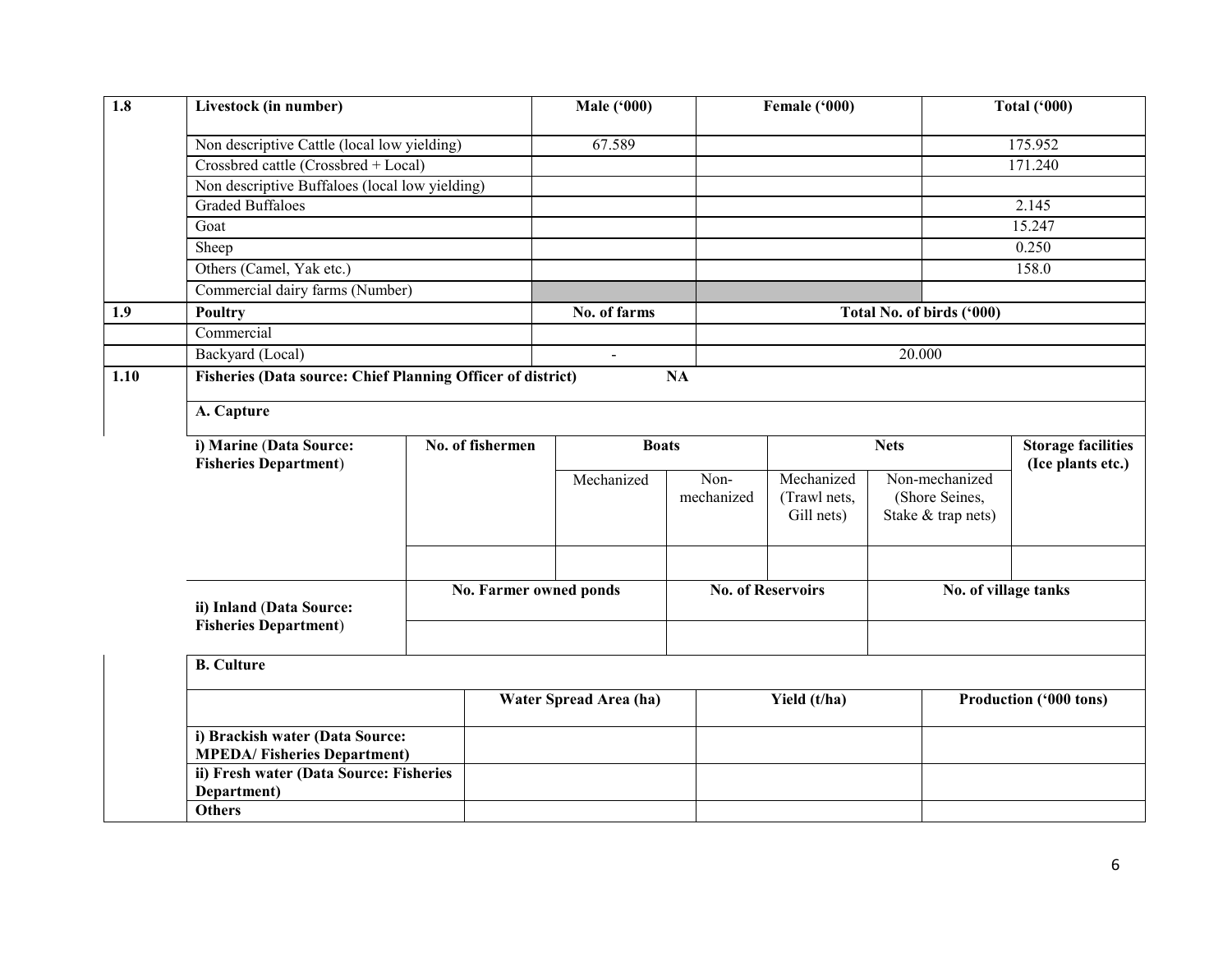#### 1.11 Production and Productivity of major crops

| 1.11 | Name of crop       |                       | <b>Kharif</b>                                                             |                              | Rabi                     |                          | <b>Summer</b>            |                          | <b>Total</b>             | Crop                                   |
|------|--------------------|-----------------------|---------------------------------------------------------------------------|------------------------------|--------------------------|--------------------------|--------------------------|--------------------------|--------------------------|----------------------------------------|
|      |                    | Production<br>(000 t) | Productivity<br>(kg/ha)                                                   | Production<br>(000 t)        | Productivity<br>(kg/ha)  | Production<br>(000 t)    | Productivity<br>(kg/ha)  | Production<br>(000 t)    | Productivity<br>(kg/ha)  | residue<br>as fodder<br>(000)<br>tons) |
|      |                    |                       | Major Field crops (Crops to be identified based on total acreage)         |                              |                          |                          |                          |                          |                          |                                        |
|      | <b>Rice</b>        | 2.200                 |                                                                           |                              |                          |                          |                          |                          |                          |                                        |
|      |                    |                       | Major Horticultural crops (Crops to be identified based on total acreage) |                              |                          |                          |                          |                          |                          |                                        |
|      | <b>Apple</b>       | 34.913                | $\overline{\phantom{a}}$                                                  | $\overline{\phantom{m}}$     | $\overline{\phantom{a}}$ | $\overline{\phantom{a}}$ | $\overline{\phantom{a}}$ | $\overline{\phantom{a}}$ |                          | $\overline{\phantom{a}}$               |
|      | <b>Cherry</b>      | 1.155                 | $\overline{\phantom{0}}$                                                  | -                            | $\overline{\phantom{a}}$ | $\overline{\phantom{a}}$ | $\overline{\phantom{a}}$ | $\overline{\phantom{a}}$ | $\,$                     | $\overline{\phantom{a}}$               |
|      | Pear               | 2.310                 | $\overline{\phantom{0}}$                                                  | $\overline{\phantom{0}}$     | $\overline{\phantom{a}}$ | $\overline{\phantom{a}}$ | $\overline{\phantom{a}}$ | $\blacksquare$           |                          |                                        |
|      | Plum               | 0.893                 |                                                                           | $\qquad \qquad \blacksquare$ | $\overline{\phantom{a}}$ | $\overline{\phantom{a}}$ | $\overline{\phantom{a}}$ | $\overline{\phantom{0}}$ | $\overline{\phantom{a}}$ | $\overline{\phantom{0}}$               |
|      | Apricot,<br>almond | 0.347,0.015           |                                                                           |                              |                          |                          |                          |                          |                          |                                        |
|      | Peach,<br>walnut   | 0.284,6.458           |                                                                           |                              |                          |                          |                          |                          |                          |                                        |

| 1.12 | Sowing window for 5 major | <b>Rice</b>                  | <b>Maize</b>   | <b>Pulses</b>            | <b>Oil Seeds</b>      | <b>Millets</b> |
|------|---------------------------|------------------------------|----------------|--------------------------|-----------------------|----------------|
|      | field crops               |                              |                |                          |                       |                |
|      | (start and end of normal  |                              |                |                          |                       |                |
|      | sowing period)            |                              |                |                          |                       |                |
|      | Kharif-Rainfed            |                              | $3rd$ week of  | $3rd$ week of May to     |                       |                |
|      |                           |                              | April to $3rd$ | $2nd$ week of June       |                       |                |
|      |                           |                              | week of May    |                          |                       |                |
|      | Kharif-Irrigated          | $3rd$ week of April to $2nd$ | $1st$ week of  | $3rd$ week of May to     |                       |                |
|      |                           | week of May                  | April to $3rd$ | $2nd$ week of June       |                       |                |
|      |                           |                              | week of May    |                          |                       |                |
|      | Rabi-Rainfed              |                              |                | --                       |                       |                |
|      |                           |                              |                |                          | week of October to    |                |
|      |                           |                              |                |                          | $2nd$ week of October |                |
|      | Rabi-Irrigated            |                              |                | $\overline{\phantom{a}}$ |                       |                |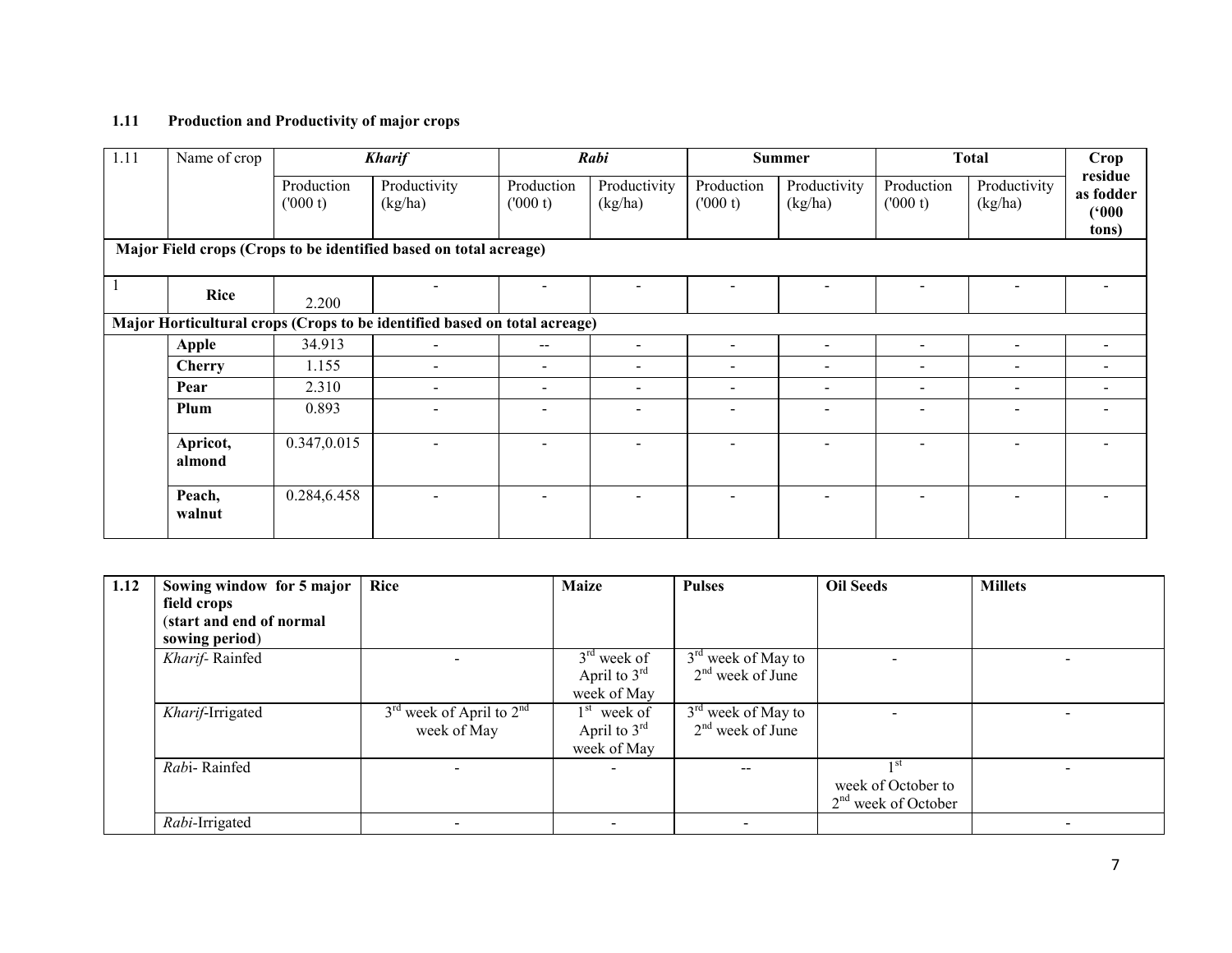| 1.13 | What is the major contingency the district is prone to? (Tick mark) | Regular | Occasional | <b>None</b> |
|------|---------------------------------------------------------------------|---------|------------|-------------|
|      | Drought                                                             |         |            |             |
|      | Flood                                                               |         |            |             |
|      | Cyclone                                                             |         |            |             |
|      | Hail storm                                                          |         | ✓          |             |
|      | Heat wave                                                           |         |            |             |
|      | Cold wave                                                           |         |            |             |
|      | Frost                                                               |         |            |             |
|      | Sea water intrusion                                                 |         |            |             |
|      | Pests and disease outbreak (specify)                                |         |            |             |
|      | Locusts, Codling moth Aphids                                        |         |            |             |

### 6 out of 10 years = Regular

| 1.14 | Include Digital maps of<br>the district for | Location map of district within State as Annexure I | Enclosed: Yes |
|------|---------------------------------------------|-----------------------------------------------------|---------------|
|      |                                             | Mean annual rainfall as Annexure 2                  | Enclosed: yes |
|      |                                             | Soil map as Annexure 3                              | Enclosed: No  |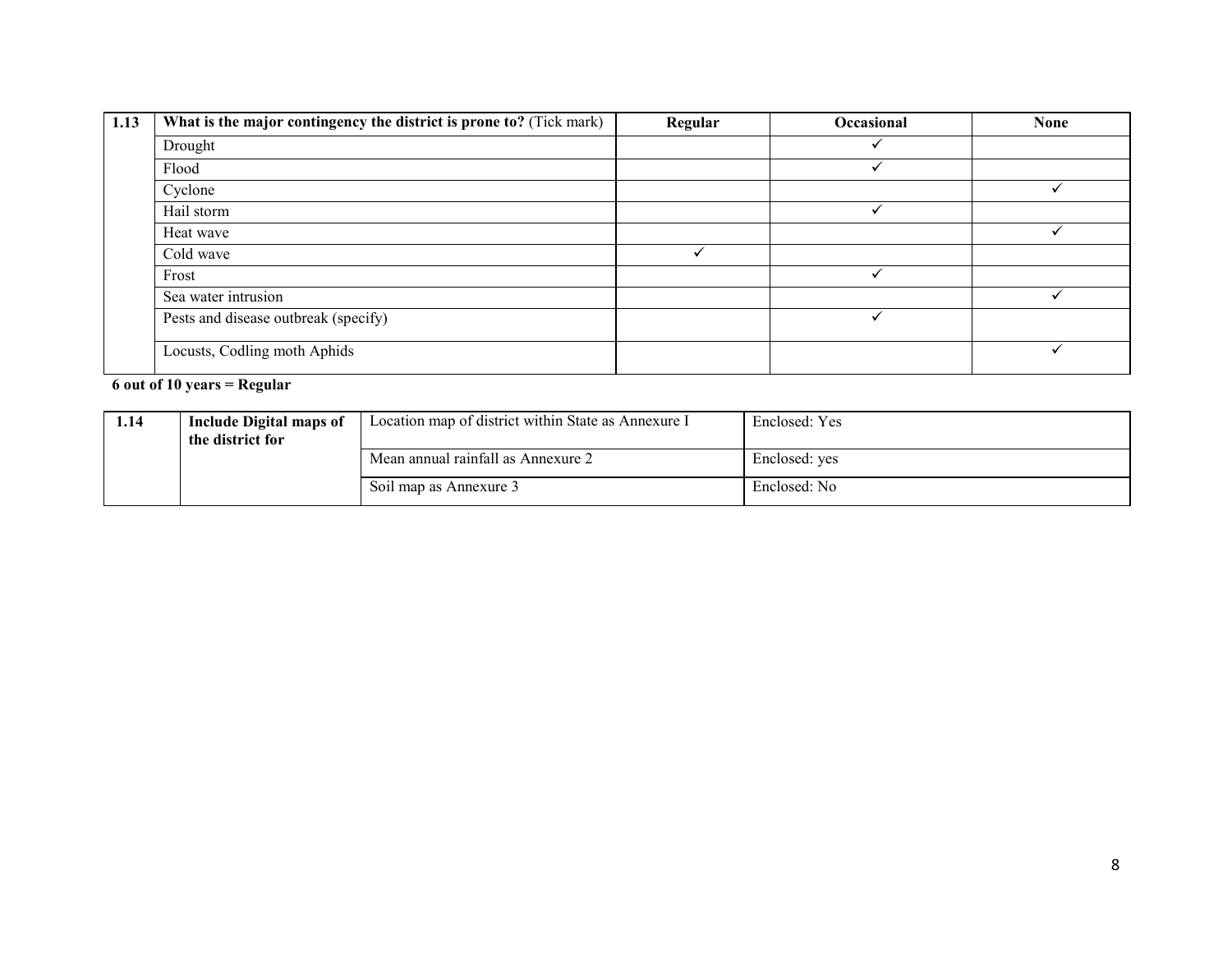# Annexure I Map of Ganderbal

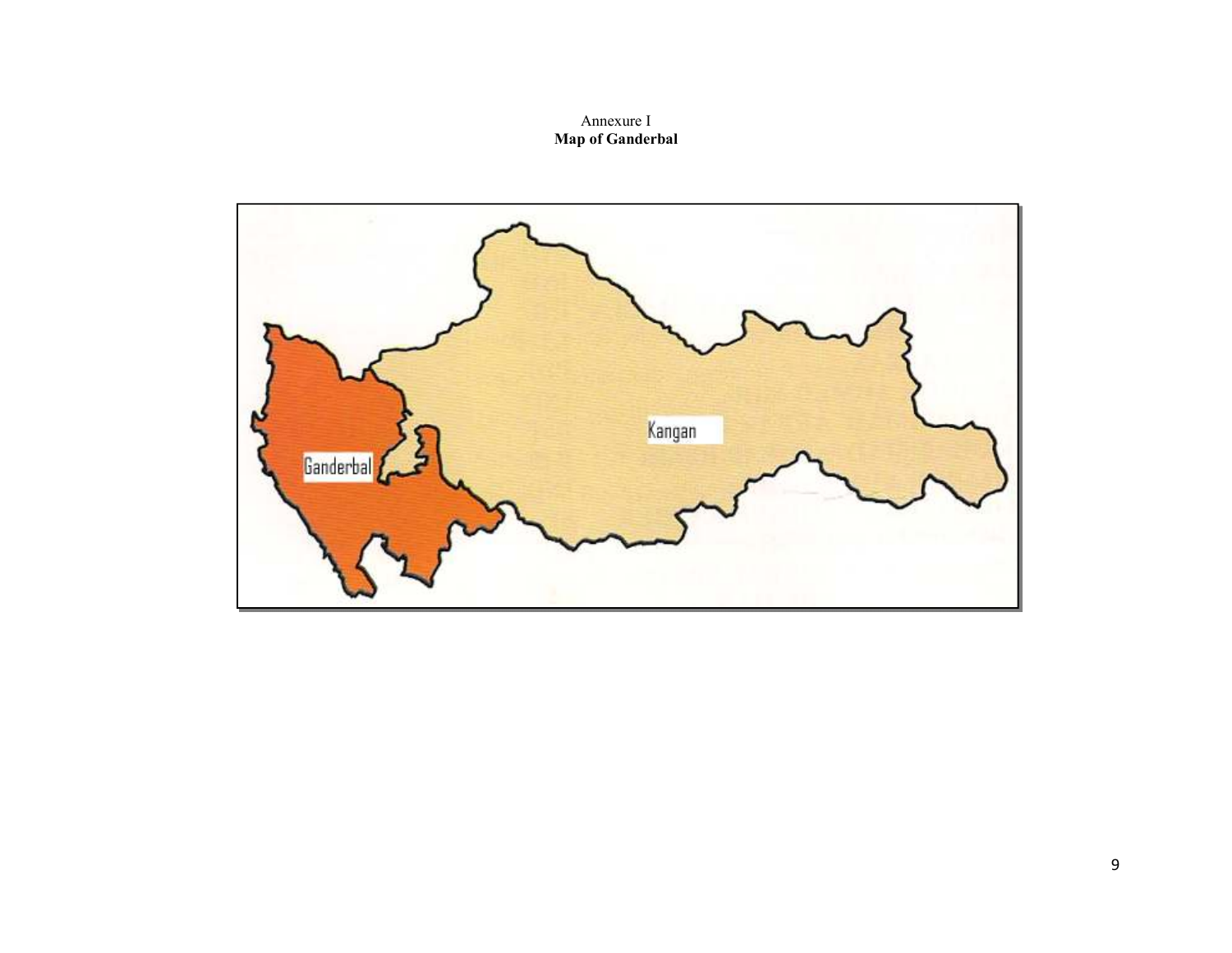Annexure II

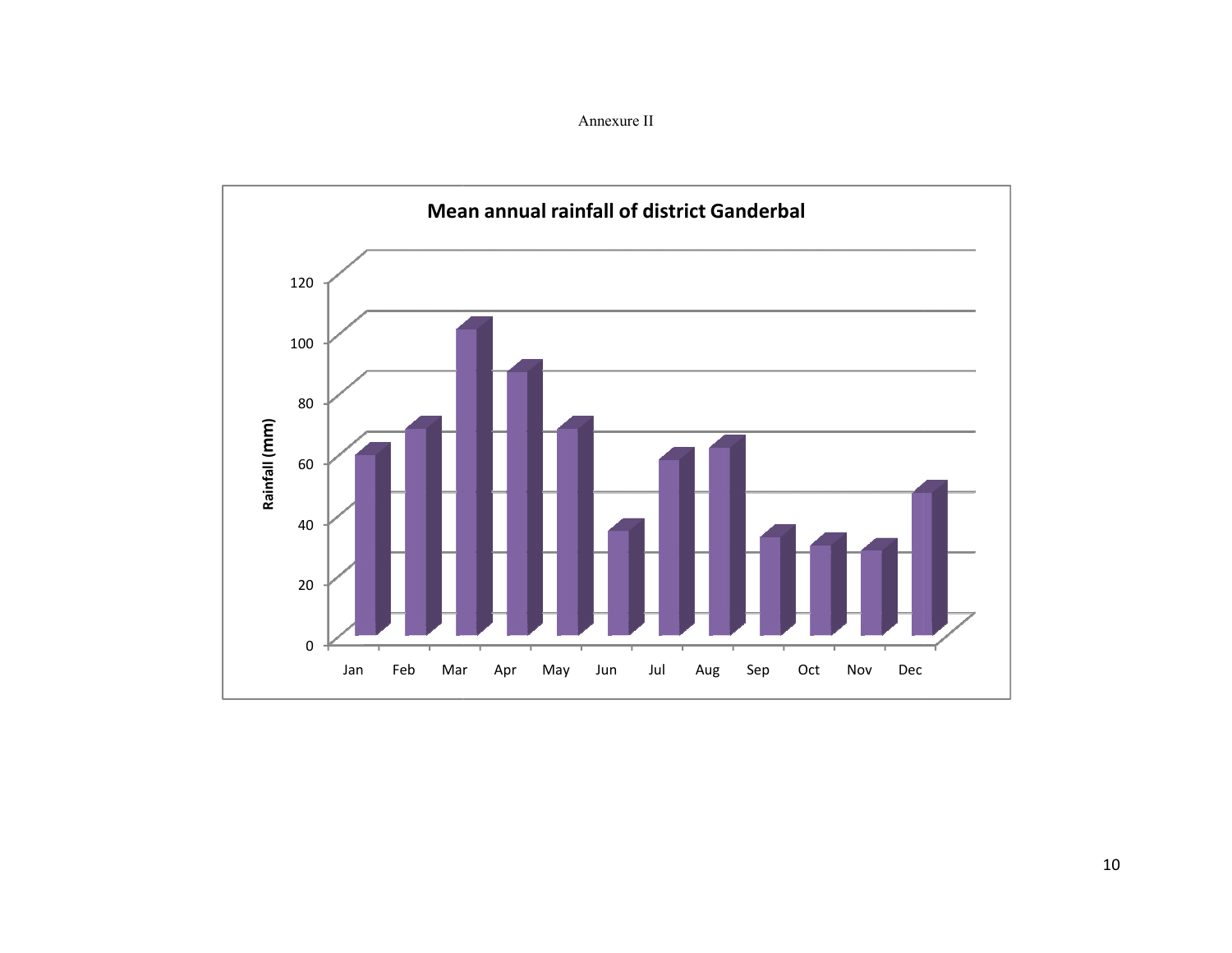#### 2.0 Strategies for weather related contingencies

#### 2.1 Drought-Not Applicable

#### 2.1.1 Rained situation

| Condition           |                                                   |                                                                                                                                                   |                           | <b>Suggested Contingency measures</b> |                   |
|---------------------|---------------------------------------------------|---------------------------------------------------------------------------------------------------------------------------------------------------|---------------------------|---------------------------------------|-------------------|
| <b>Early season</b> | <b>Major Farming</b>                              | Normal Crop / Cropping system                                                                                                                     | Change in crop / cropping | Agronomic                             | <b>Remarks</b> on |
| drought             | situation                                         |                                                                                                                                                   | system including variety  | measures                              | Implementat       |
| (delayed onset)     |                                                   |                                                                                                                                                   |                           |                                       | ion               |
| Delayed by two      | Pleistocene                                       | $Maize + Rajmask$<br>a.                                                                                                                           | No change                 |                                       |                   |
| weeks               | medium rainfall                                   | b. Maize $+$ Greengram                                                                                                                            |                           |                                       |                   |
|                     | precipitation                                     | c. Maize + Rajmash                                                                                                                                |                           |                                       |                   |
| $3rd$ week of       |                                                   |                                                                                                                                                   |                           |                                       |                   |
| January             |                                                   | $C_6, C_8$<br><b>Maize:-</b>                                                                                                                      |                           |                                       |                   |
|                     |                                                   | Rajmash:- Canadian red                                                                                                                            |                           |                                       |                   |
|                     |                                                   | Greengram:- Shalimar, moong-1                                                                                                                     |                           |                                       |                   |
|                     | Shallow soils<br>high rainfall<br>(high altitude) | a. Oats<br>b .Maize<br>c. Maize $+$ Rajmash<br><b>Oats:</b> sabzar<br>Maize: C15, SKG1, SKG2, Shalimar,<br>maize hybrid1<br>Rajmash: Canadian red | No change                 |                                       |                   |

| <b>Condition</b>    |                      |                               | <b>Suggested Contingency measures</b> |           |             |
|---------------------|----------------------|-------------------------------|---------------------------------------|-----------|-------------|
| <b>Early season</b> | <b>Maior Farming</b> | Normal Crop / Cropping system | Change in crop / cropping             | Agronomic | Remarks on  |
| drought             | situation            |                               | system including variety              | measures  | Implementat |
| (delayed onset)     |                      |                               |                                       |           | 10n         |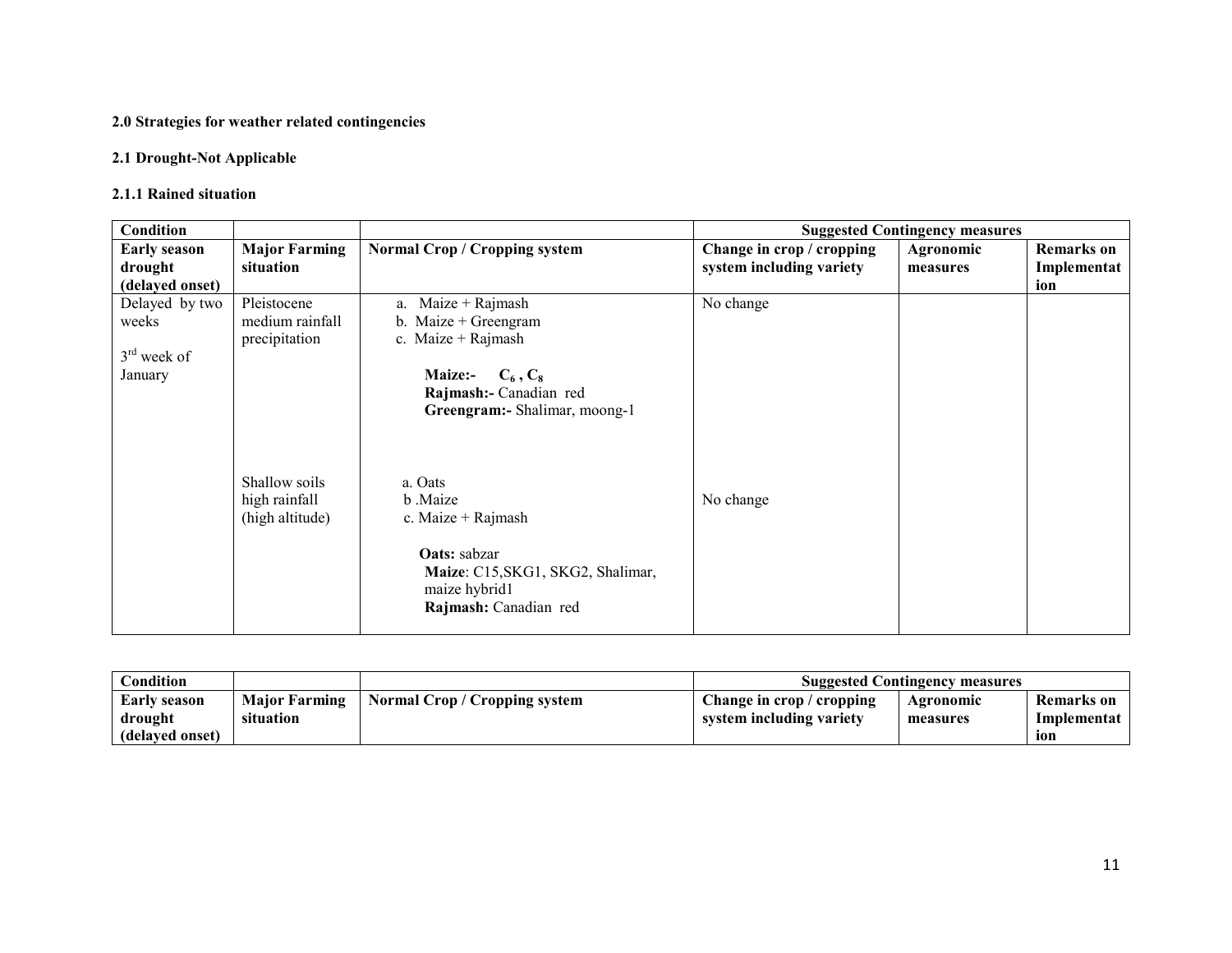| Delayed by                  | Pleistocene     | $Maize + Rajmask$<br>a.           | No change | • Increase sowing     |
|-----------------------------|-----------------|-----------------------------------|-----------|-----------------------|
| four weeks and              | medium rainfall | b. Maize $+$ Greengram            |           | depth of maize        |
| six week                    | precipitation   | c. Maize + Rajmash                |           | • Furrow sowing       |
|                             |                 |                                   |           | across the slope      |
| 1 <sup>st</sup>             |                 | Maize:- $C_6, C_8$                |           | • Early sowing        |
| week of                     |                 | Rajmash:- Canadian red            |           | $\bullet$ Thinning in |
| February $\& 3^{\text{rd}}$ |                 | Greengram:-Shalimar, moong-1      |           | brown sarson          |
| week of                     |                 |                                   |           | and use as            |
| February                    |                 |                                   |           | organic mulch         |
|                             |                 | a. Oats                           |           |                       |
|                             | Shallow soils   | b Maize                           |           |                       |
|                             | high rainfall   | c. Maize + Rajmash                | No change |                       |
|                             | (high altitude) |                                   |           |                       |
|                             |                 | Oats: sabzar                      |           |                       |
|                             |                 | Maize: C15, SKG1, SKG2, Shalimar, |           |                       |
|                             |                 | maize hybrid1                     |           |                       |
|                             |                 | Rajmash: Canadian red             |           |                       |
|                             |                 |                                   |           |                       |

| Condition       |                      |                               | <b>Suggested Contingency measures</b> |           |             |
|-----------------|----------------------|-------------------------------|---------------------------------------|-----------|-------------|
| Early season    | <b>Major Farming</b> | Normal Crop / Cropping system | Change in crop / cropping             | Agronomic | Remarks on  |
| drought         | situation            |                               | system including variety              | measures  | Implementat |
| (delayed onset) |                      |                               |                                       |           | ion         |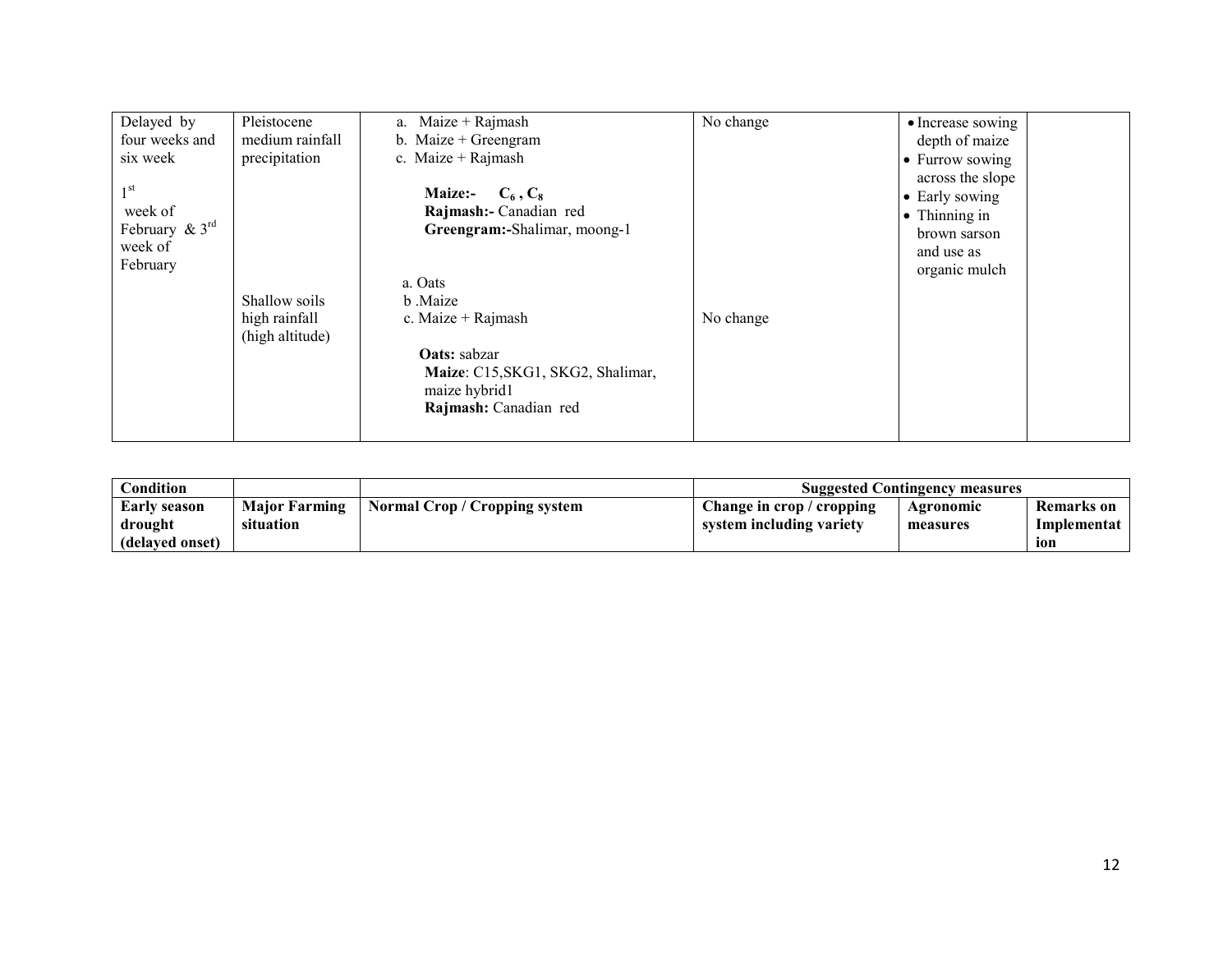| Delayed by 8th | Pleistocene     | a. Maize + Rajmash                | Maize(local)-fallow        | • Use local        |
|----------------|-----------------|-----------------------------------|----------------------------|--------------------|
| weeks          | medium rainfall | b. Maize $+$ Greengram            | Maize(local)+beans-fallow  | varieties          |
|                | precipitation   | c. Maize + Rajmash                | Maize(local)+greengram/Cow | • Follow water     |
| 1st week of    |                 |                                   | pea-fallow                 | harvesting         |
| March          |                 | <b>Maize:-</b><br>$C_6, C_8$      |                            | • Increase sowing  |
|                |                 | Rajmash:- Canadian red            | Maize-local                | depth              |
|                |                 | Greengram: Shalimar, moong-1      | Beans-canadian red         | • Early sowing     |
|                |                 |                                   | Cowpea local               | • Use mulches      |
|                |                 |                                   |                            | $\bullet$ Increase |
|                | Shallow soils   | a. Oats                           |                            | quantity of        |
|                | high rainfall   | b Maize                           | Maize(local)-fallow        | organic manure     |
|                | (high altitude) | c. Maize + Rajmash                | Maize(local)+beans-fallow  |                    |
|                |                 |                                   | Maize(local)+greengram/cow |                    |
|                |                 | <b>Oats:</b> sabzar               | pea-fallow                 |                    |
|                |                 | Maize: C15, SKG1, SKG2, Shalimar, |                            |                    |
|                |                 | maize hybrid1                     |                            |                    |
|                |                 | Rajmash: Canadian red             |                            |                    |

| Condition                                         |                                                   |                                                                                                                                                                       |                                                                                                                                               | <b>Suggested Contingency measures</b>                                                                                                                                               |                                     |
|---------------------------------------------------|---------------------------------------------------|-----------------------------------------------------------------------------------------------------------------------------------------------------------------------|-----------------------------------------------------------------------------------------------------------------------------------------------|-------------------------------------------------------------------------------------------------------------------------------------------------------------------------------------|-------------------------------------|
|                                                   | <b>Major Farming</b><br>situation                 | <b>Normal Crop/cropping system</b>                                                                                                                                    | Change in crop/cropping<br>system                                                                                                             | Agronomic<br>measures                                                                                                                                                               | <b>Remarks</b> on<br>Implementation |
| <b>Early season</b><br>drought<br>(delayed onset) | Pleistocene<br>medium rainfall<br>precipitation   | Maize $+$ Rajmash<br>a.<br>b. Maize $+$ Greengram<br>c. Maize + Rajmash<br><b>Maize:-</b><br>$C_6$ , $C_8$<br>Rajmash:- Canadian red<br>Greengram:- Shalimar, moong-1 | Maize(local)-fallow<br>Maize(local)+beans-fallow<br>Maize(local)+moong/cowpea-<br>fallow<br>Maize-local<br>Beans-canadian red<br>Cowpea local | $\bullet$ Use local<br>varieties<br>• Follow water<br>harvesting<br>• Increase sowing<br>depth<br>$\bullet$ Early sowing<br>• Use mulches<br>Increase quantity<br>of organic manure |                                     |
|                                                   | Shallow soils high<br>rainfall (high<br>altitude) | a. Oats<br>b Maize<br>c. Maize $+$ Rajmash                                                                                                                            | Maize(local)-fallow<br>Maize(local)+beans-fallow                                                                                              |                                                                                                                                                                                     |                                     |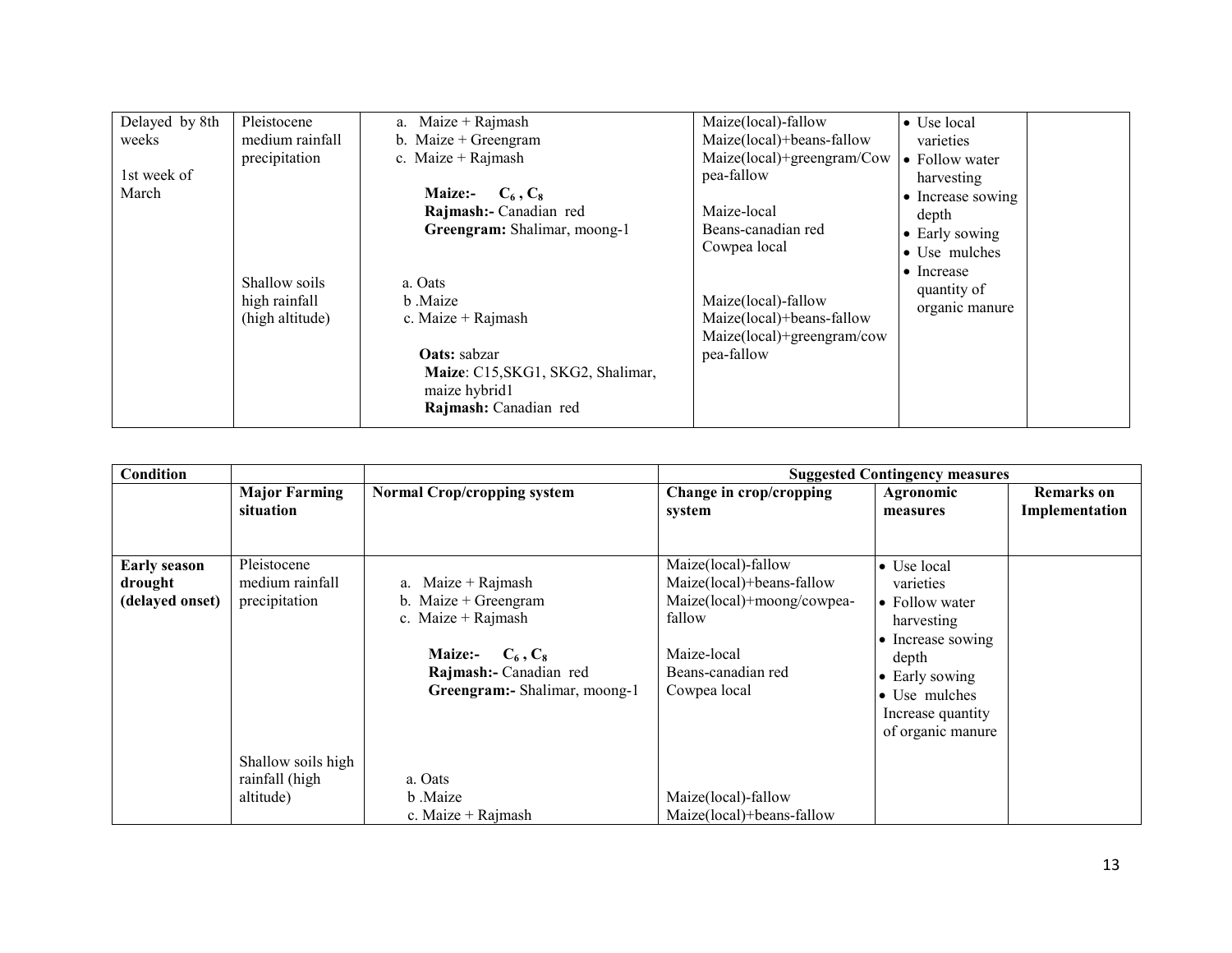|                         | Maize(local)+moong/cowpea- |  |
|-------------------------|----------------------------|--|
| <b>Oats:</b> sabzar     | fallow                     |  |
| Maize: C15, SKG1, SKG2, |                            |  |
| Shalimar, maize hybrid1 |                            |  |
| Rajmash: Canadian red   |                            |  |
|                         |                            |  |
|                         |                            |  |

| <b>Condition</b>                                    |                                                                    |                                                                                                                                                                  | <b>Suggested Contingency measures</b>                                                           |                                                         |                                         |
|-----------------------------------------------------|--------------------------------------------------------------------|------------------------------------------------------------------------------------------------------------------------------------------------------------------|-------------------------------------------------------------------------------------------------|---------------------------------------------------------|-----------------------------------------|
| <b>Early season</b><br>drought<br>(Normal<br>onset) | <b>Major Farming</b><br>situation                                  | <b>Normal Crop/cropping system</b>                                                                                                                               | Crop management                                                                                 | Soil nutrient &<br>moisture<br>conservation<br>measures | <b>Remarks</b> on<br>Implementati<br>on |
| Normal onset<br>followed by<br>20 day dry<br>spell  | Pleistocene medium<br>rainfall precipitation<br>Shallow soils high | a. Maize + Rajmash<br>b. Maize $+$ Greengram<br>c. Maize + Rajmash<br>$C_6, C_8$<br><b>Maize:-</b><br>Rajmash:- Canadian red<br>Greengram:- Shalimar,<br>moong-1 | • Thining and gap filling<br>$\bullet$ Reseeding /gap filling<br>Reseeding if germination fails | $\bullet$ Tillage<br>mulching                           |                                         |
|                                                     | rainfall (high<br>altitude)                                        | a. Oats<br>b .Maize<br>c. Maize + Rajmash<br>Oats: sabzar<br>Maize: C15, SKG1, SKG2,<br>Shalimar, maize hybrid1<br>Rajmash: Canadian red                         |                                                                                                 |                                                         |                                         |

| Condition           |                      |                             | <b>Suggested Contingency measures</b> |                 |                |
|---------------------|----------------------|-----------------------------|---------------------------------------|-----------------|----------------|
| Mid season drought  | <b>Maior Farming</b> | Normal Crop/cropping system | Crop                                  | Soil nutrient & | Remarks on     |
| (long dry spell,    | situation            |                             | management                            | moisture        | Implementation |
| consecutive 2 weeks |                      |                             |                                       | conservation    |                |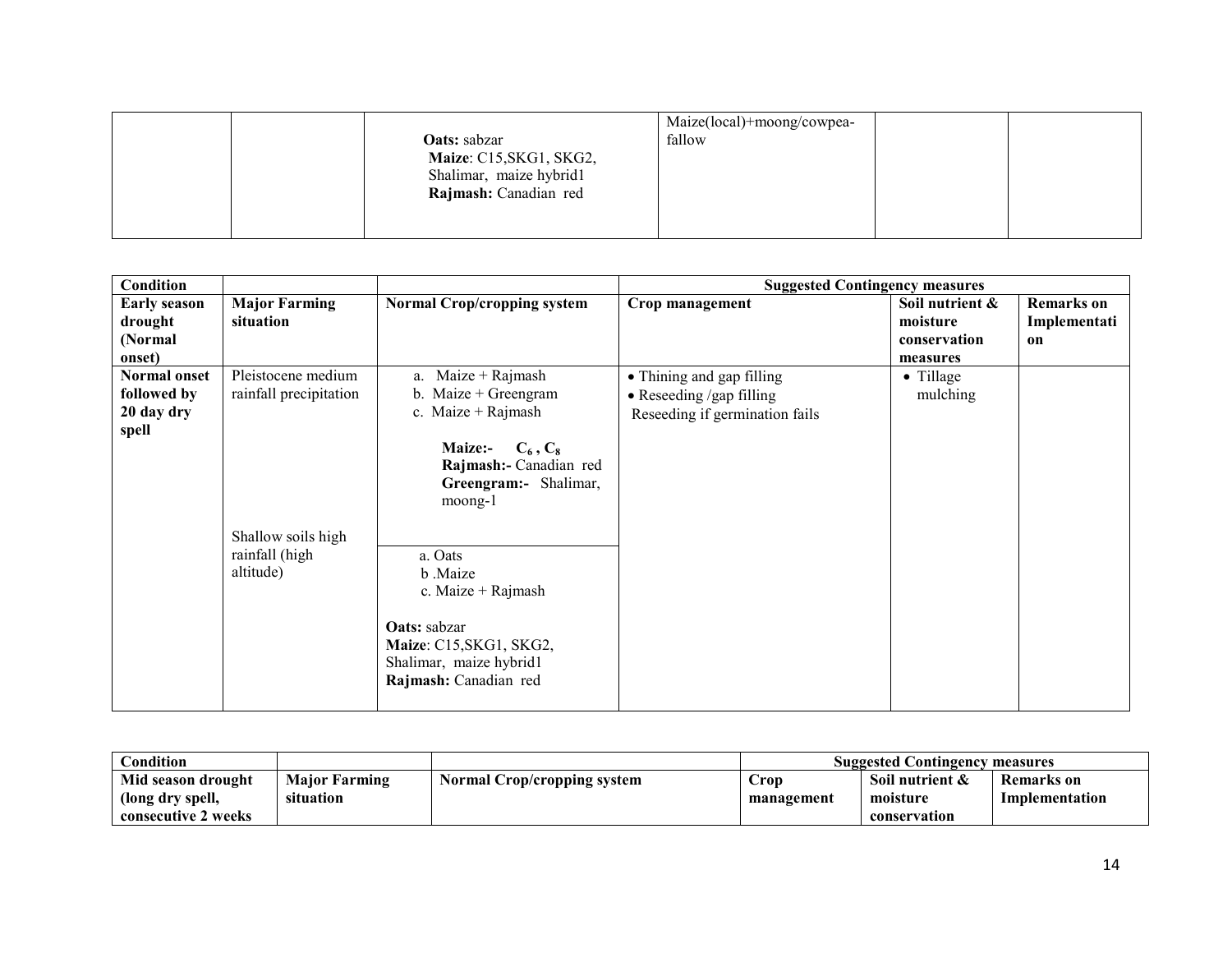| rainless $(>2.5$ mm)<br>period) |                          |                                                                                             |                           | measues          |  |
|---------------------------------|--------------------------|---------------------------------------------------------------------------------------------|---------------------------|------------------|--|
|                                 | Pleistocene medium       | $a.Maize + Rajmash$                                                                         | Life saving               | Prepare furrow   |  |
|                                 | rainfall precipitation   | b. Maize $+$ Moong<br>c.Maize + Rajmash                                                     | irrigation                | across the slope |  |
|                                 |                          | Maize:- $C_6$ , $C_8$                                                                       | Weeding<br>&mulching      | Spray urea       |  |
|                                 |                          | Rajmash:- Canadian red                                                                      |                           |                  |  |
|                                 |                          | Greengram:- Shalimar moong-1                                                                | Delay<br>application of N |                  |  |
|                                 | Shallow soils high       |                                                                                             | dose                      |                  |  |
|                                 | rainfall (high altitude) | a. Oats<br>b .Maize                                                                         |                           |                  |  |
|                                 |                          | c. Maize $+$ Rajmash                                                                        |                           |                  |  |
|                                 |                          | Oats: sabzar<br>Maize: C15, SKG1, SKG2,<br>Shalimar, maize hybrid1<br>Rajmash: Canadian red |                           |                  |  |

| Condition     |                      |                             | <b>Suggested Contingency measures</b> |                       |                   |
|---------------|----------------------|-----------------------------|---------------------------------------|-----------------------|-------------------|
| Mid season    | <b>Major Farming</b> | Normal Crop/cropping system | Crop management                       | Soil nutrient &       | <b>Remarks</b> on |
| drought (long | situation            |                             |                                       | moisture conservation | Implementation    |
| dry spell)    |                      |                             |                                       | measrues              |                   |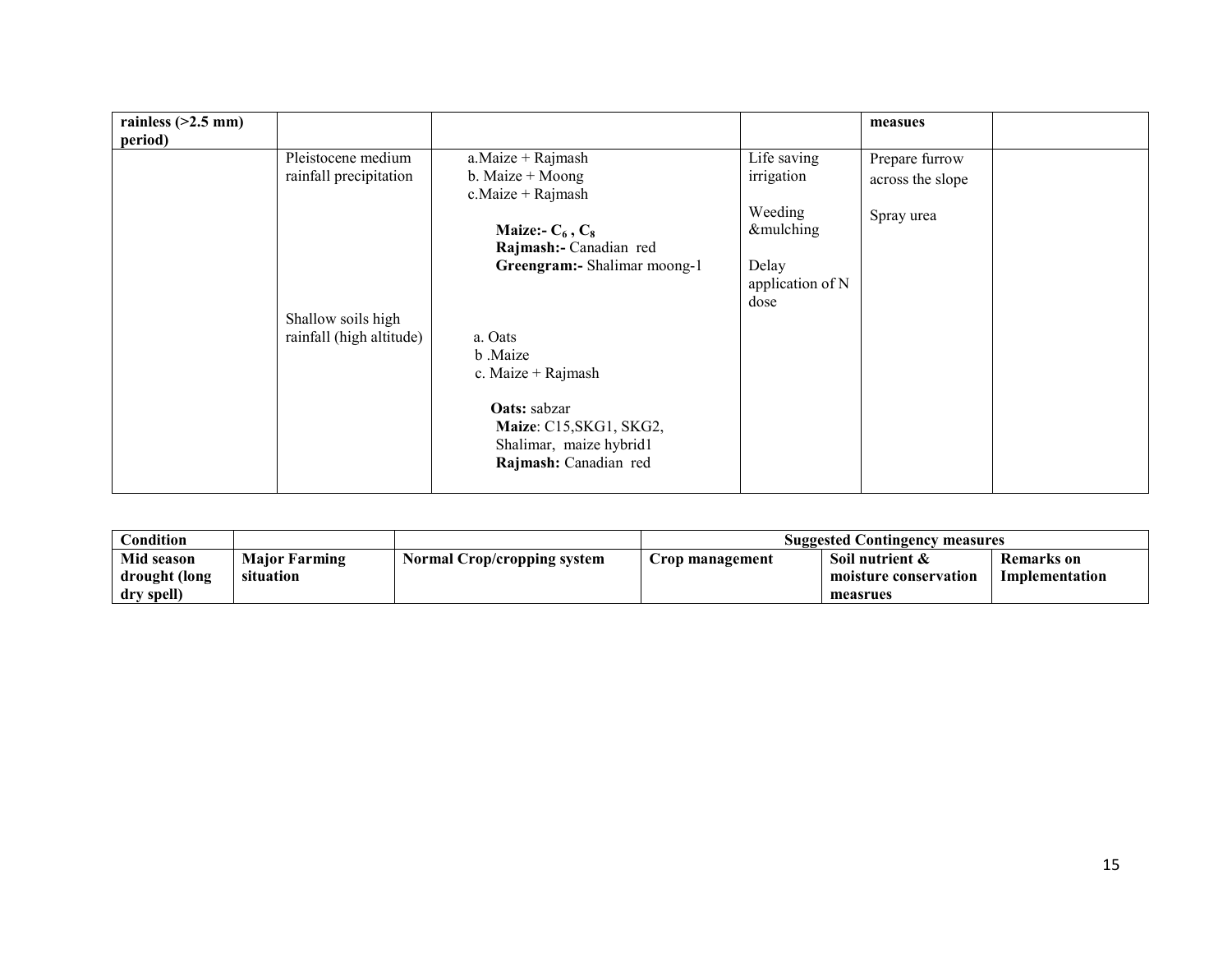| Pleistocene medium<br>rainfall precipitation   | a. Maize + Rajmash<br>b. Maize $+$ Moong<br>$c$ . Maize + Rajmash                                                                                                                                                                        | Life saving irrigation<br>Tillage mulch                                                  | Spray micro nutrients<br>and urea and potash as<br>Kcl |
|------------------------------------------------|------------------------------------------------------------------------------------------------------------------------------------------------------------------------------------------------------------------------------------------|------------------------------------------------------------------------------------------|--------------------------------------------------------|
| Shallow soils high<br>rainfall (high altitude) | Maize:- $C_6$ , $C_8$<br>Rajmash:- Canadian red<br>Greengram:-:- Shalimar<br>moong-1<br>a. Oats<br>b Maize<br>c. Maize $+$ Rajmash<br><b>Oats:</b> sabzar<br>Maize: C15, SKG1, SKG2,<br>Shalimar, maize hybrid1<br>Rajmash: Canadian red | Weeding<br>Organic mulch<br>Thing of plant stand to<br>rationalize available<br>moisture | mulching                                               |

| Condition                                                  |                                                           |                                                                                                                               |                                                                             | <b>Suggested Contingency measures</b>                                                       |                |
|------------------------------------------------------------|-----------------------------------------------------------|-------------------------------------------------------------------------------------------------------------------------------|-----------------------------------------------------------------------------|---------------------------------------------------------------------------------------------|----------------|
| Terminal                                                   | <b>Major Farming</b>                                      | <b>Normal Crop/cropping system</b>                                                                                            | Crop management                                                             | Rabi Crop                                                                                   | Remarks on     |
| drought (Early<br>withdrawal of<br>$monsoon$ //<br>western | situation<br>Pleistocene medium<br>rainfall precipitation | a. Maize + Rajmash<br>b. Maize $+$ Moong<br>$c$ . Maize + Rajmash                                                             | Life saving<br>irrigation from water                                        | planning<br>Lentil,<br>brown<br>sarson                                                      | Implementation |
| disturbance                                                |                                                           | Maize:- $C_6$ , $C_8$<br>Rajmash:- Canadian red<br>Greengram:- Shalimar moong-1<br>a. Oats<br>b Maize<br>c. Maize $+$ Rajmash | storages<br>Harvest moong and<br>beans for vegetable<br>purpose             | wheat<br>vetch to be<br>sown in the<br>month of<br>October<br>followed<br>by pre-<br>sowing |                |
|                                                            | Shallow soils high<br>rainfall (high<br>altitude)         | <b>Oats:</b> sabzar<br>Maize: C15, SKG1, SKG2, Shalimar, maize<br>hybrid1<br>Rajmash: Canadian red                            | Harvest maize for<br>fodder purpose and<br>save excessive<br>biomass as hay | irribgation                                                                                 |                |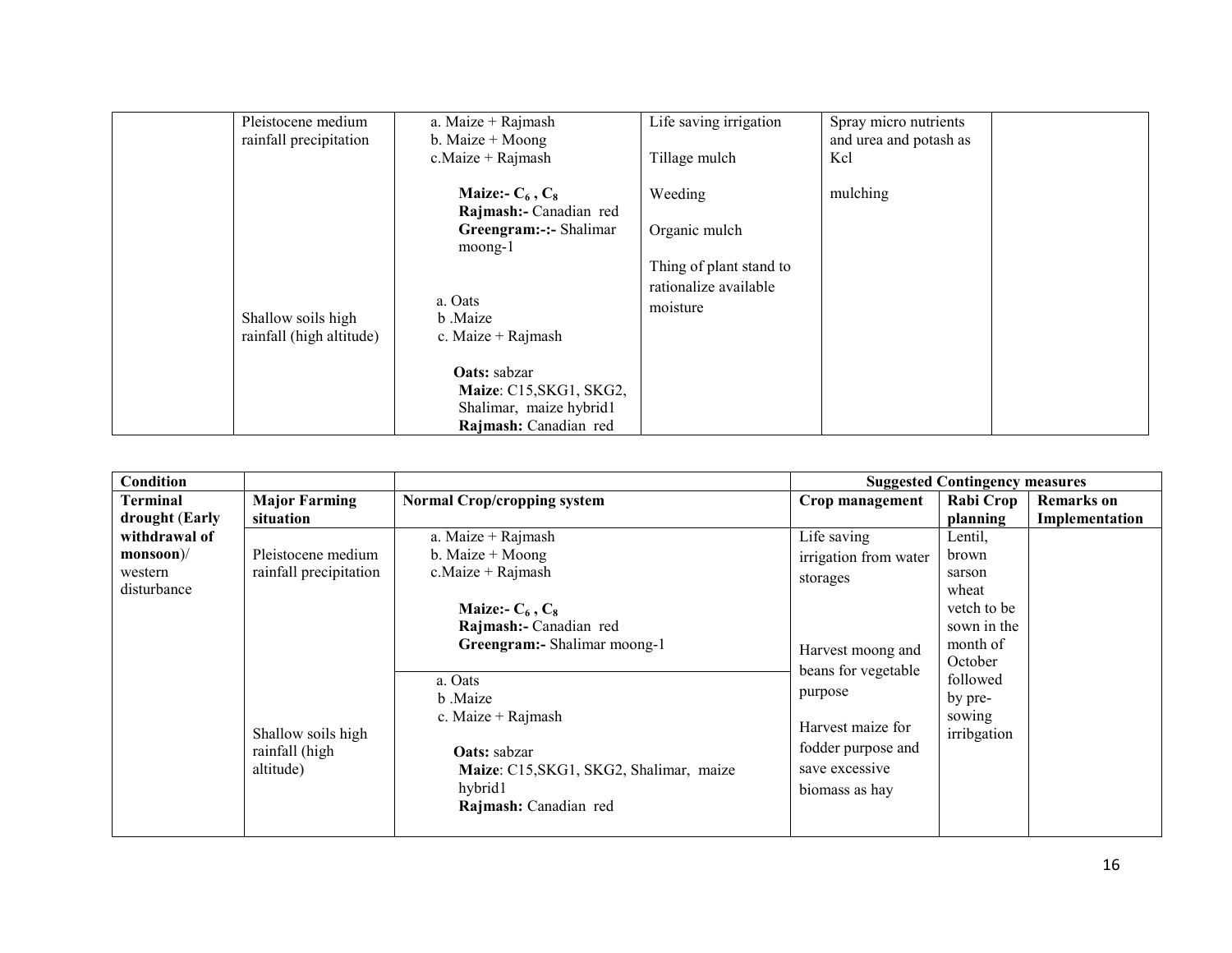### 2.1.2 Drought - Irrigated situation

| Condition                                                                          |                                                                                                                                     |                                                                                                                                                                                         |                                                                                                                                     | <b>Suggested Contingency measures</b>                                                                                                                                                                                                                                  |                                     |
|------------------------------------------------------------------------------------|-------------------------------------------------------------------------------------------------------------------------------------|-----------------------------------------------------------------------------------------------------------------------------------------------------------------------------------------|-------------------------------------------------------------------------------------------------------------------------------------|------------------------------------------------------------------------------------------------------------------------------------------------------------------------------------------------------------------------------------------------------------------------|-------------------------------------|
|                                                                                    | <b>Major Farming</b><br>situation                                                                                                   | <b>Normal Crop/cropping</b><br>system                                                                                                                                                   | Change in crop/cropping<br>system                                                                                                   | <b>Agronomic measures</b>                                                                                                                                                                                                                                              | <b>Remarks</b> on<br>Implementation |
| <b>Delayed release</b><br>of water in<br>canals due to<br>low<br>rainfall/snowfall | low land snow<br>melt<br>Streams. Alluvial<br>soils<br>Tail ends of irrigated<br>area.<br>Mid to high altitude<br>Pleistocene soils | a.Rice-brown sarson<br>b.Rice-fodder oats<br>c.Rice-wheat<br>a. Rice-brown sarson<br>b. Rice-fodder oats<br>c. Rice-wheat<br>a. Rice-brown sarson<br>b.Rice-fodder oats<br>c.Rice-wheat | Dealyed released of water<br>Is not situation as at early<br>stages whatever snow is<br>available water is released<br>Not required | Pre-sowing irrigation<br>Proper puddling in<br>rice fields<br>Irrigate rice after<br>disappearance of<br>ponded water<br>Pre-sowing irrigation<br>Proper puddling in<br>rice fields<br>Irrigate rice after<br>disappearance of<br>ponded water.<br>Plastering of bunds |                                     |

| Condition                                                     |                      |                                                           |                                                                                    | <b>Suggested Contingency measures</b>                                         |                   |
|---------------------------------------------------------------|----------------------|-----------------------------------------------------------|------------------------------------------------------------------------------------|-------------------------------------------------------------------------------|-------------------|
|                                                               | <b>Major Farming</b> | <b>Normal Crop/cropping</b>                               | Change in crop/cropping                                                            | <b>Agronomic measures</b>                                                     | <b>Remarks</b> on |
|                                                               | situation            | system                                                    | system                                                                             |                                                                               | Implementation    |
| <b>Limited release</b><br>of water in<br>canals due to<br>low |                      | a.Rice-brown sarson<br>b.Rice-fodder oats<br>c.Rice-wheat | Maize+beans-brown sarson<br>Maize+beans-oats<br>Maize+moong/cowpea-brown<br>sarson | Pre-sowing irrigation<br>Plant local varities.<br>Early sowing<br>recommended |                   |
| rainfall/snowfall                                             |                      | a.Rice-brown sarson<br>b.Rice-fodder oats<br>c.Rice-wheat | Maize+beans-brown sarson<br>Maize+beans-oats<br>Maize+moong/cowpea-brown<br>sarson | Increase organic<br>manure as per<br>availability                             |                   |
|                                                               |                      | a. Rice-brown sarson<br>b.Rice-fodder oats                | Maize<br>Fodder maize                                                              |                                                                               |                   |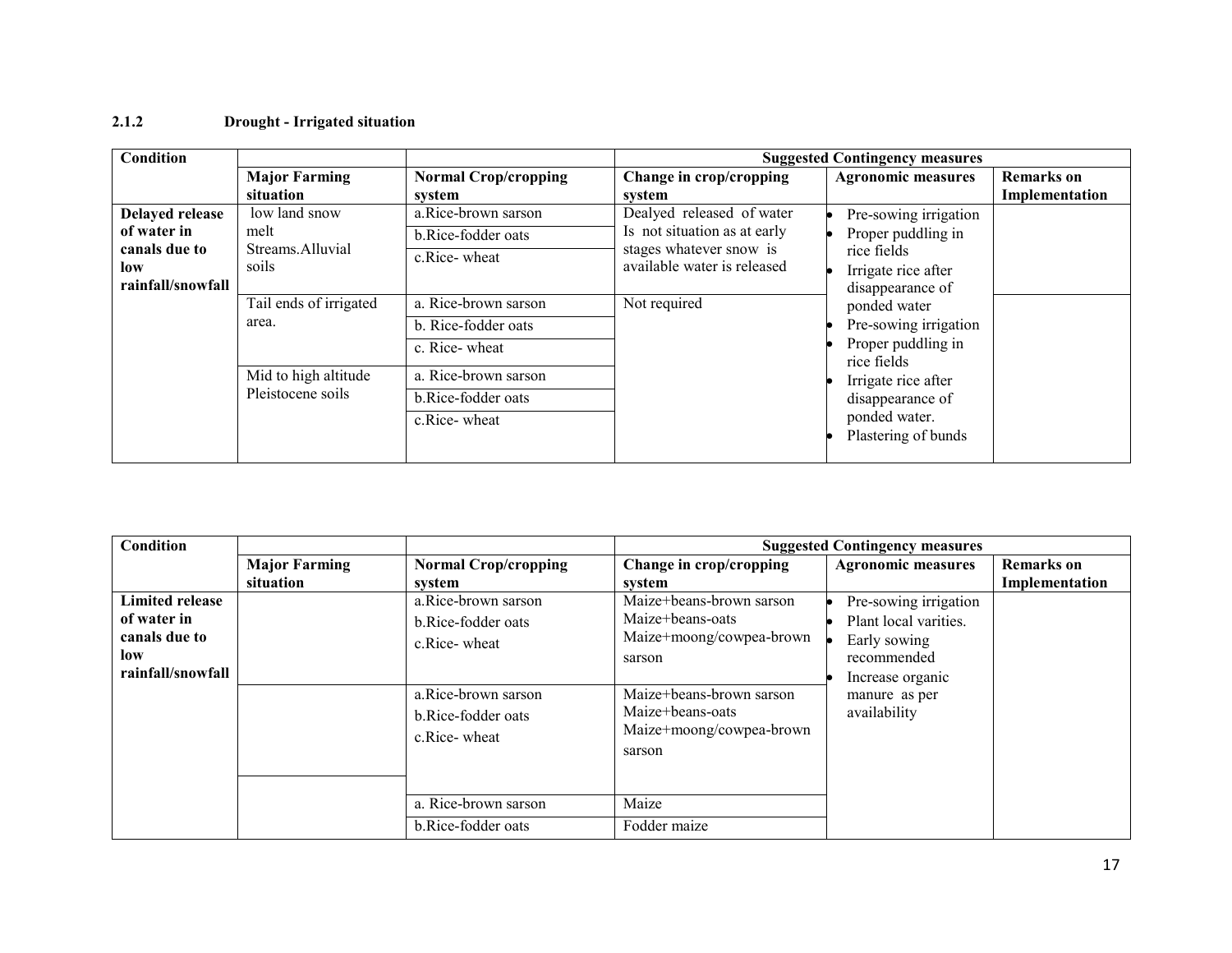| Condition |                      |                             | <b>Suggested Contingency measures</b> |                           |                |  |
|-----------|----------------------|-----------------------------|---------------------------------------|---------------------------|----------------|--|
|           | <b>Major Farming</b> | <b>Normal Crop/cropping</b> | Change in crop/cropping               | <b>Agronomic measures</b> | Remarks on     |  |
|           | situation            | svstem                      | system                                |                           | Implementation |  |
|           |                      | c.Rice-wheat                | MP cherry                             |                           |                |  |

| <b>Condition</b> |                        |                                  |                         | <b>Suggested Contingency measures</b> |                   |
|------------------|------------------------|----------------------------------|-------------------------|---------------------------------------|-------------------|
|                  | <b>Major Farming</b>   | <b>Normal Crop/cropping</b>      | Change in crop/cropping | <b>Agronomic measures</b>             | <b>Remarks</b> on |
|                  | situation              | system                           | system                  |                                       | Implementation    |
| Non release of   | low land. snow         | <b>Conditions not applicable</b> |                         |                                       |                   |
| water in canals  | melt                   |                                  |                         |                                       |                   |
| under delayed    | Streams.Alluvial       |                                  |                         |                                       |                   |
| onset of         | Soils                  |                                  |                         |                                       |                   |
| western          |                        |                                  |                         |                                       |                   |
| disturbance in   |                        |                                  |                         |                                       |                   |
| catchment        | Tail ends of irrigated |                                  |                         |                                       |                   |
|                  | area                   |                                  |                         |                                       |                   |
|                  |                        |                                  |                         |                                       |                   |
|                  | Mid to high altitude   |                                  |                         |                                       |                   |
|                  | Pleistocene soils      |                                  |                         |                                       |                   |
|                  |                        |                                  |                         |                                       |                   |
|                  |                        |                                  |                         |                                       |                   |

| <b>Condition</b> |                        |                                 | <b>Suggested Contingency measures</b> |                    |                             |  |
|------------------|------------------------|---------------------------------|---------------------------------------|--------------------|-----------------------------|--|
|                  | <b>Major Farming</b>   | <b>Normal Crop/cropping</b>     | Change in crop/cropping               | Agronomic measures | <b>Remarks</b> on           |  |
|                  | situation <sup>1</sup> | system <sup>g</sup>             | system"                               |                    | Implementation <sup>J</sup> |  |
| Lack of inflows  | 1) Farming Situation   | <b>Condition not applicable</b> |                                       |                    |                             |  |
| into tanks due   |                        |                                 |                                       |                    |                             |  |
| to insufficient  |                        |                                 |                                       |                    |                             |  |
| /delayed onset   |                        |                                 |                                       |                    |                             |  |
| of monsoon       |                        |                                 |                                       |                    |                             |  |

| condition_ |                               |                                   | Suggested Contingency measures     |                    |                                     |  |
|------------|-------------------------------|-----------------------------------|------------------------------------|--------------------|-------------------------------------|--|
|            | Maior<br>Farming<br>situation | Crop/cropping<br>Normal<br>system | hange in<br>erop/cropping<br>syste | Agronomic measures | <b>Remarks</b> on<br>Implementation |  |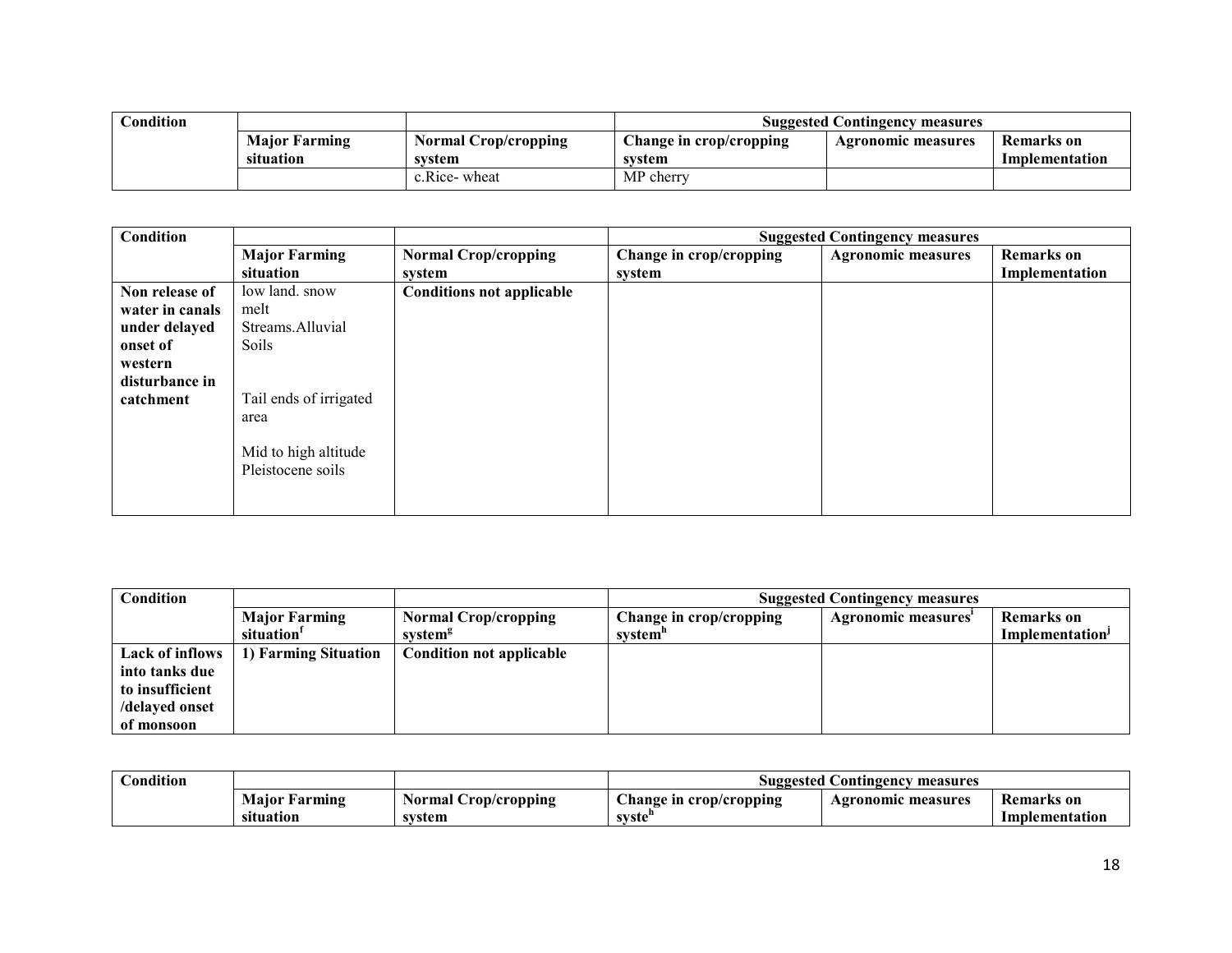| Condition       |                      |                                 | <b>Suggested Contingency measures</b> |                           |                   |  |
|-----------------|----------------------|---------------------------------|---------------------------------------|---------------------------|-------------------|--|
|                 | <b>Major Farming</b> | <b>Normal Crop/cropping</b>     | Change in crop/cropping               | <b>Agronomic measures</b> | <b>Remarks</b> on |  |
|                 | situation            | system                          | syste"                                |                           | Implementation    |  |
| Insufficient    | 1) Farming Situation | <b>Condition not applicable</b> |                                       |                           |                   |  |
| groundwater     |                      |                                 |                                       |                           |                   |  |
| recharge due to |                      |                                 |                                       |                           |                   |  |
| low rainfall    |                      |                                 |                                       |                           |                   |  |

2.2 Unusual rains (untimely, unseasonal etc) (for both rainfed and irrigated situations)

| <b>Condition</b>                                                     | <b>Suggested contingency measure</b>                                                           |                                                                                              |                                                                                                       |                                    |
|----------------------------------------------------------------------|------------------------------------------------------------------------------------------------|----------------------------------------------------------------------------------------------|-------------------------------------------------------------------------------------------------------|------------------------------------|
| Continuous high rainfall in a short span<br>leading to water logging | <b>Vegetative stage</b>                                                                        | <b>Flowering</b><br>stage                                                                    | Crop maturity stage                                                                                   | Post harvest                       |
| Maize+beans                                                          | Provide surface<br>drainage along the<br>slope                                                 | Provide surface<br>drainage                                                                  | Drain field,<br>Provide staking if lodging is<br>seen,<br>Harvest around at physiological<br>maturity | Spread crop at dry and safer place |
| Beans/Greengram                                                      | do                                                                                             | do                                                                                           | Harvest crop by uprooting<br>Not by picking                                                           | do                                 |
| Fodder maize                                                         | do                                                                                             | Harvest crop as<br>and when<br>workable                                                      | $\blacksquare$                                                                                        | $\blacksquare$                     |
| Rice                                                                 | Drain excessive water.                                                                         | Provide<br>drainage and<br>take measures<br>against rice<br>blast(prophylac<br>tic measures) | $\sim$                                                                                                | $\overline{a}$                     |
| Horticulture                                                         |                                                                                                |                                                                                              |                                                                                                       |                                    |
| <b>Apple</b>                                                         | At dormant stage in<br>case of heavy snowfall<br>remove snow from<br>trees<br>In case of trunk |                                                                                              |                                                                                                       |                                    |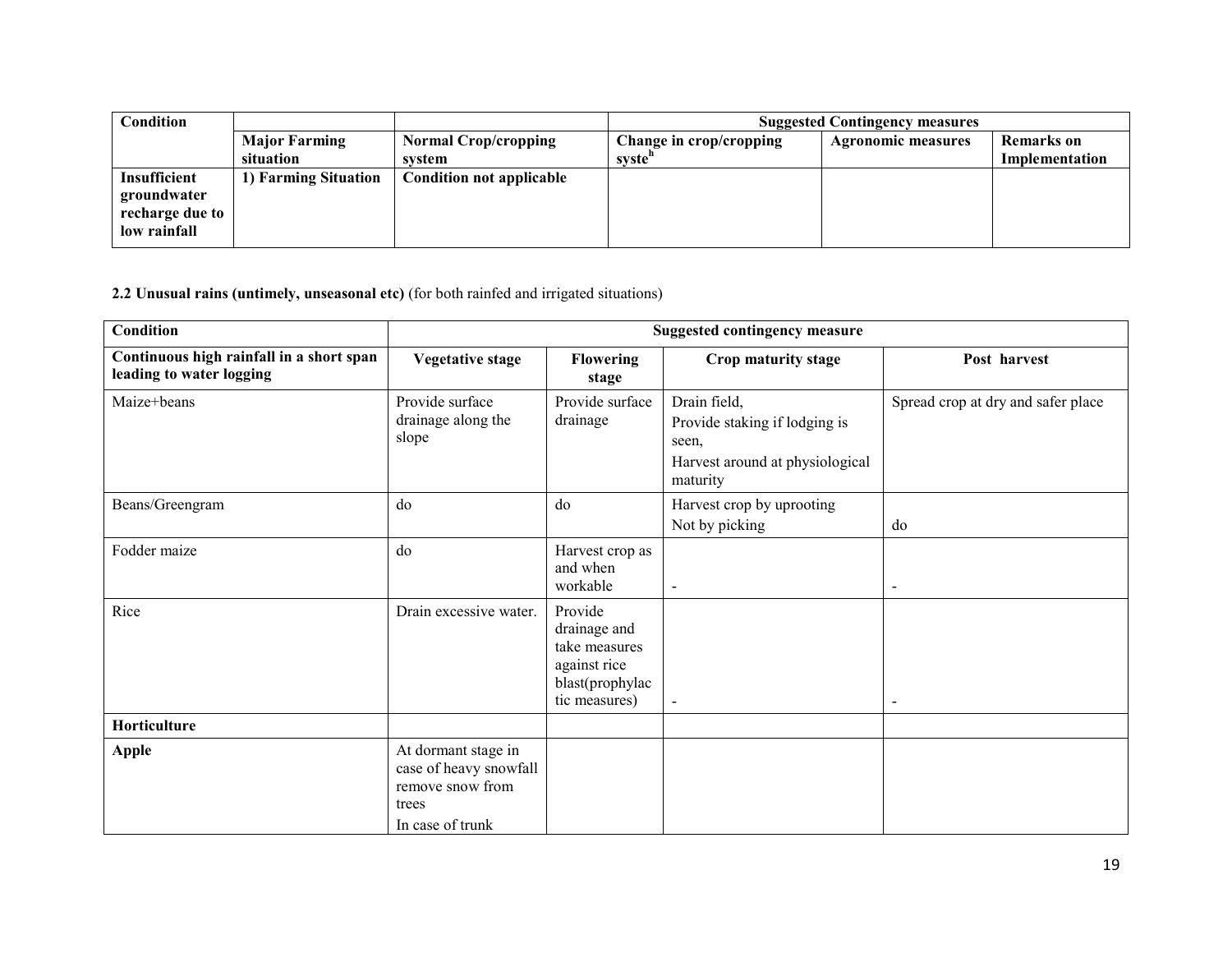|                                                           | craking join splits by<br>nuts and bolts to save |                                                      |                                                   |
|-----------------------------------------------------------|--------------------------------------------------|------------------------------------------------------|---------------------------------------------------|
|                                                           | trees                                            |                                                      |                                                   |
| Heavy rainfall with high speed winds in<br>a short span   |                                                  |                                                      |                                                   |
| Crop1                                                     |                                                  |                                                      |                                                   |
| Horticulture                                              |                                                  |                                                      |                                                   |
| Crop1                                                     |                                                  |                                                      |                                                   |
| Outbreak of pests and diseases due to<br>unseasonal rains |                                                  |                                                      |                                                   |
|                                                           |                                                  | Need based<br>plant protection<br>IPDM for<br>pluses | Safe storage against storage pest<br>and diseases |
| Horticulture                                              |                                                  |                                                      |                                                   |
| Crop1                                                     |                                                  |                                                      |                                                   |

#### 2.3 Floods : Not experienced / encountered

| <b>Condition</b>                                            | Suggested contingency measure |                                                                             |                                                                                                         |                                                                             |
|-------------------------------------------------------------|-------------------------------|-----------------------------------------------------------------------------|---------------------------------------------------------------------------------------------------------|-----------------------------------------------------------------------------|
| Transient water logging/ partial<br>inundation <sup>1</sup> | Seedling / nursery stage      | <b>Vegetative stage</b>                                                     | <b>Reproductive stage</b>                                                                               | At harvest                                                                  |
| <b>Rice</b>                                                 | <b>NA</b>                     | -Remove slit from the effected<br>parts of field<br>-Drain water from field | -Staking of lodged plants<br>-Remove slit<br>-Drain water<br>-Prophylactic spray to<br>control diseases | -Drain field<br>-Remove slit<br>-Harvest and take produce<br>to safer place |
| Continuous submergence<br>for more than 2 days              |                               |                                                                             |                                                                                                         |                                                                             |
| Sea water intrusion                                         |                               |                                                                             |                                                                                                         |                                                                             |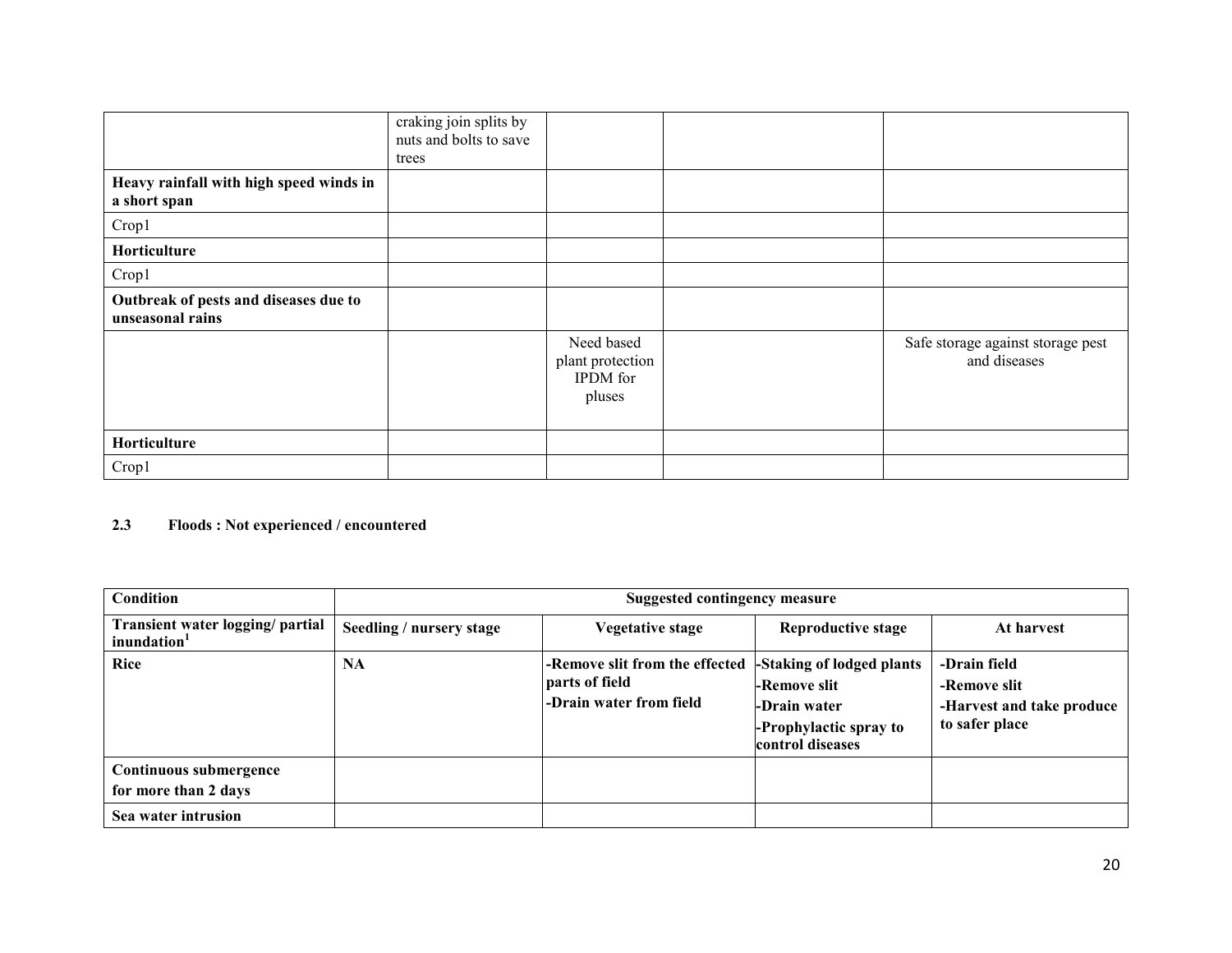| 2.4 Extreme events: Heat wave / Cold wave/Frost/ Hailstorm / Cyclone : Not experienced / encountered |  |  |
|------------------------------------------------------------------------------------------------------|--|--|
|                                                                                                      |  |  |

| <b>Extreme event type</b> | <b>Suggested contingency measure</b>         |                         |                           |            |  |  |
|---------------------------|----------------------------------------------|-------------------------|---------------------------|------------|--|--|
|                           | Seedling / nursery stage                     | <b>Vegetative stage</b> | <b>Reproductive stage</b> | At harvest |  |  |
| <b>Heat Wave</b>          | NA                                           |                         |                           |            |  |  |
| Cold wave                 |                                              |                         |                           |            |  |  |
|                           | At nursery stage use low polythene tunnel to | Increase water level in | Keep water level up       |            |  |  |
| Rice                      | Grow rice nursery as standard method         | the paddy fields        |                           |            |  |  |
| Horticulture              |                                              |                         |                           |            |  |  |
| Crop1                     |                                              |                         |                           |            |  |  |
| Frost                     |                                              |                         |                           |            |  |  |
| Crop1                     |                                              |                         |                           |            |  |  |
| Horticulture              |                                              |                         |                           |            |  |  |
| Crop1                     |                                              |                         |                           |            |  |  |
| Hailstorm                 |                                              |                         |                           |            |  |  |
| Crop1                     |                                              |                         |                           |            |  |  |
| Horticulture              |                                              |                         |                           |            |  |  |
| Crop1                     |                                              |                         |                           |            |  |  |
| Cyclone                   |                                              |                         |                           |            |  |  |
| Crop1                     |                                              |                         |                           |            |  |  |
| Horticulture              |                                              |                         |                           |            |  |  |
| Crop1                     |                                              |                         |                           |            |  |  |

#### 2.5Contingent strategies for Livestock, Poultry & Fisheries

#### 2.5.1 Livestock

| Suggested contingency measures<br>-கை |
|---------------------------------------|
|---------------------------------------|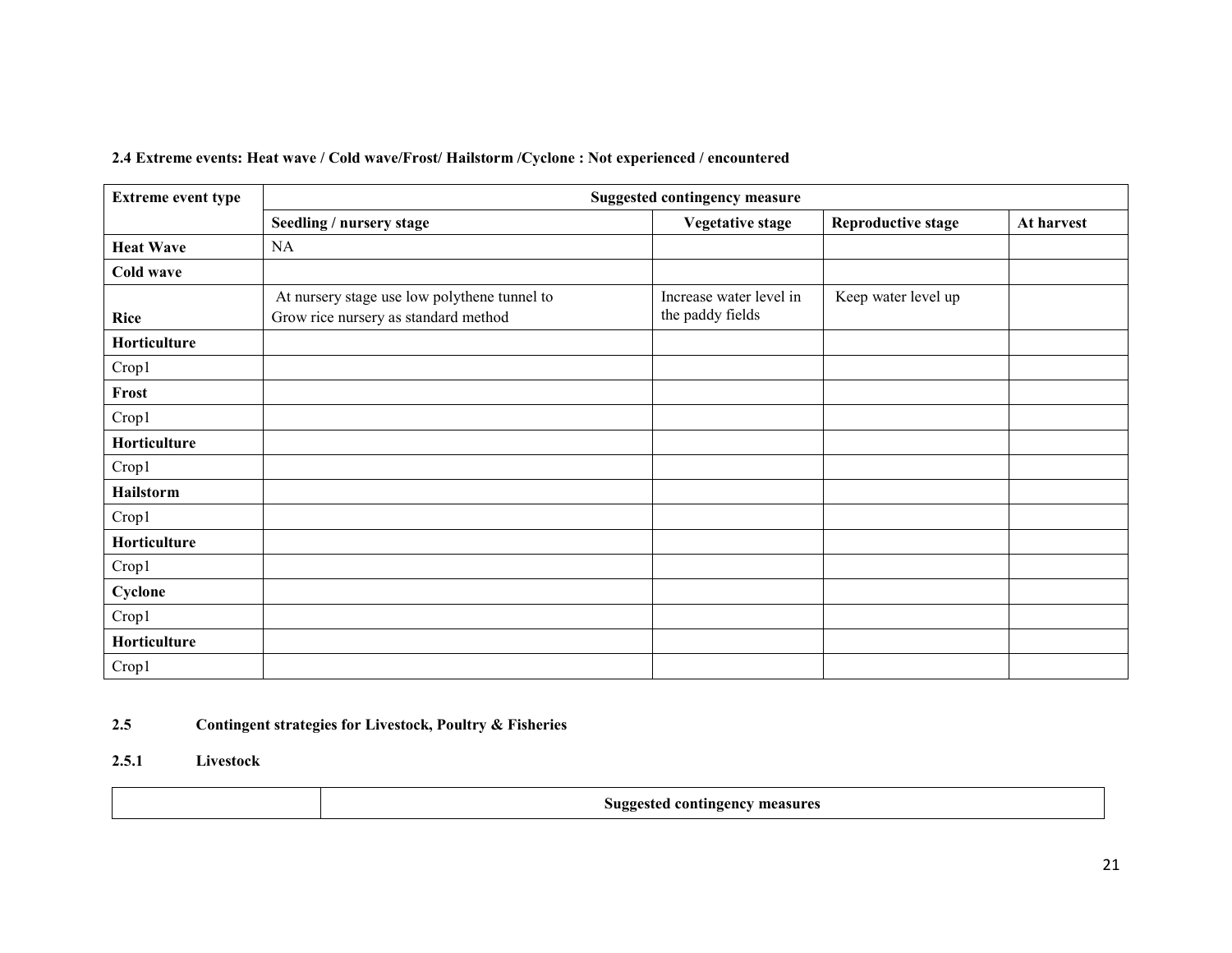|                                  | Before the event <sup>s</sup>                                                                                                                    | During the event                                                                                                                                                               | After the event                                   |
|----------------------------------|--------------------------------------------------------------------------------------------------------------------------------------------------|--------------------------------------------------------------------------------------------------------------------------------------------------------------------------------|---------------------------------------------------|
| <b>Drought</b>                   |                                                                                                                                                  |                                                                                                                                                                                |                                                   |
| Feed and fodder availability     | - Necessary arrangements to grow fodder on<br>bunds/orchars and irrigated area as need based<br>- Use excessive fodder for making hay and silage | -Keep animals under shade<br>-Use urea molasses treated roughage<br>-Use feed blocks prepared from crop residue<br>And apple pomace<br>-Ensure availability of mineral mixture |                                                   |
| Drinking water                   | Ensure storage of drinking water in storage tanks                                                                                                | Ensure storage of water                                                                                                                                                        |                                                   |
| Health and disease<br>management | Arrangement and preparedness with required<br>medicine stock                                                                                     | Vaccination for foot and mouth disease and other<br>required dosage and vaccination if not done<br>earlier                                                                     | Culling sick<br>and<br>unproductive<br>livestock. |
| <b>Floods</b>                    |                                                                                                                                                  |                                                                                                                                                                                |                                                   |
| Feed and fodder availability     | $\overline{a}$                                                                                                                                   | Take animals to safer places<br>-Use feed blocks prepared from crop residue<br>And apple pomace<br>-Spread wet fodder at safer places to dry                                   |                                                   |
| Drinking water                   |                                                                                                                                                  |                                                                                                                                                                                |                                                   |
| Health and disease<br>management |                                                                                                                                                  |                                                                                                                                                                                |                                                   |
| Cyclone                          |                                                                                                                                                  |                                                                                                                                                                                |                                                   |
| Feed and fodder availability     |                                                                                                                                                  |                                                                                                                                                                                |                                                   |
| Drinking water                   |                                                                                                                                                  |                                                                                                                                                                                |                                                   |
| Health and disease<br>management |                                                                                                                                                  |                                                                                                                                                                                |                                                   |
| Heat wave and cold wave          |                                                                                                                                                  |                                                                                                                                                                                |                                                   |
| Shelter/environment              | Provide heating and proper ventilation                                                                                                           | Ensure live stock is not subjected to direct cold                                                                                                                              |                                                   |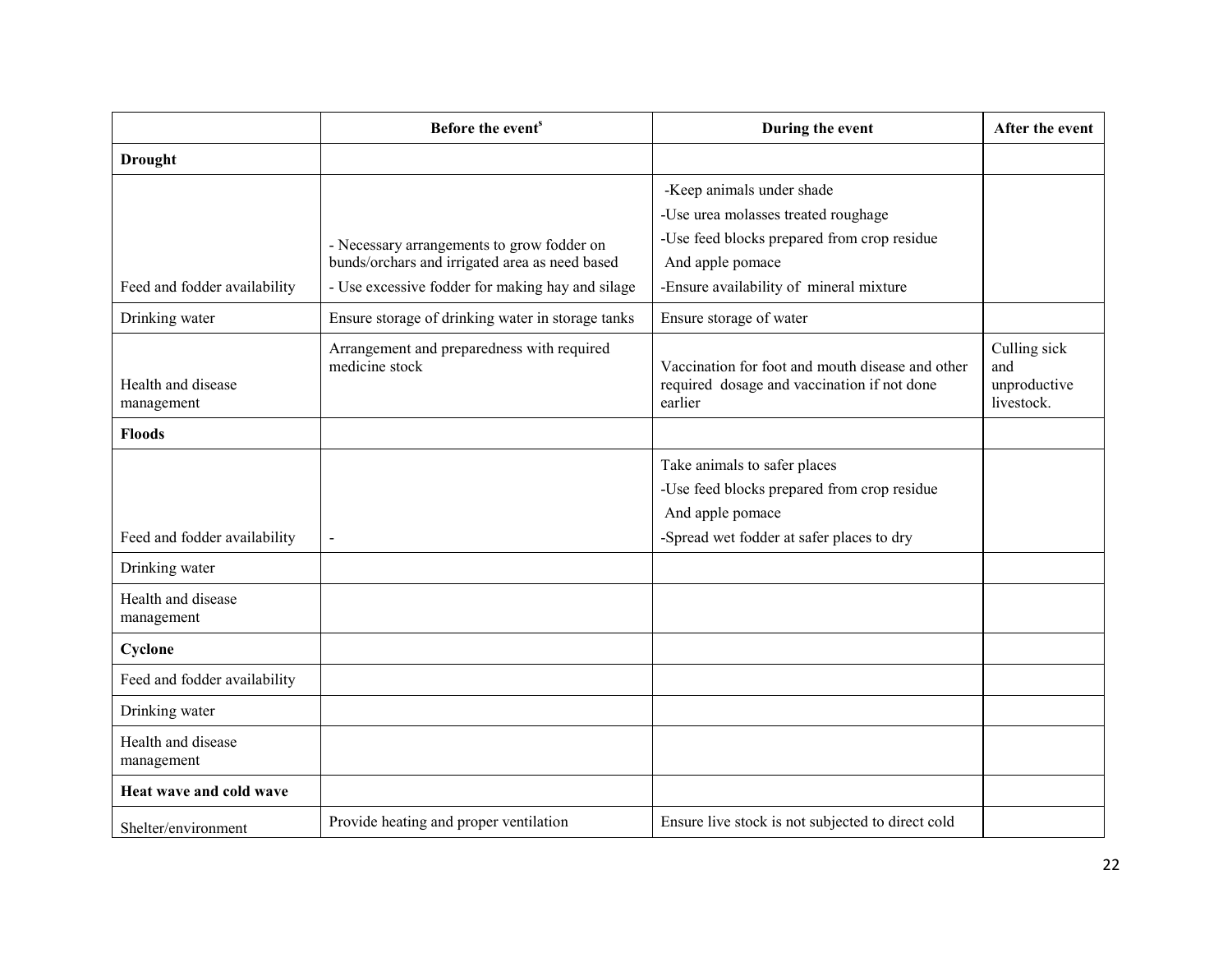| management                       |  |  |
|----------------------------------|--|--|
| Health and disease<br>management |  |  |
|                                  |  |  |

<sup>s</sup> based on forewarning wherever available

#### 2.5.2 Poultry

|                               | <b>Suggested contingency measures</b>             |                                |                           | Convergence/linkages<br>with ongoing programs,<br>if any |
|-------------------------------|---------------------------------------------------|--------------------------------|---------------------------|----------------------------------------------------------|
|                               | Before the event <sup>a</sup>                     | During the event               | After the event           |                                                          |
| <b>Drought</b>                |                                                   |                                |                           |                                                          |
|                               |                                                   | Utilise damaged<br>food grains |                           |                                                          |
| Shortage of feed ingredients  | Ensure stock of feed                              | Utilise stored feed            | Culling of affected birds |                                                          |
| Drinking water                | Storage in water reservoirs                       | Use stored water               | $\overline{\phantom{a}}$  |                                                          |
| Health and disease management | Preparedness and<br>arrangement of<br>vaccination | Mass vaccination               | Culling of diseased birds |                                                          |
| <b>Floods</b>                 |                                                   |                                |                           |                                                          |
| Cyclone                       |                                                   |                                |                           |                                                          |
| Heat wave and cold wave       |                                                   |                                |                           |                                                          |

<sup>a</sup> based on forewarning wherever available

#### 2.5.3 Fisheries/ Aquaculture

| <b>Suggested contingency measures</b> |                  |                 |  |
|---------------------------------------|------------------|-----------------|--|
| Before the event <sup>a</sup>         | During the event | After the event |  |